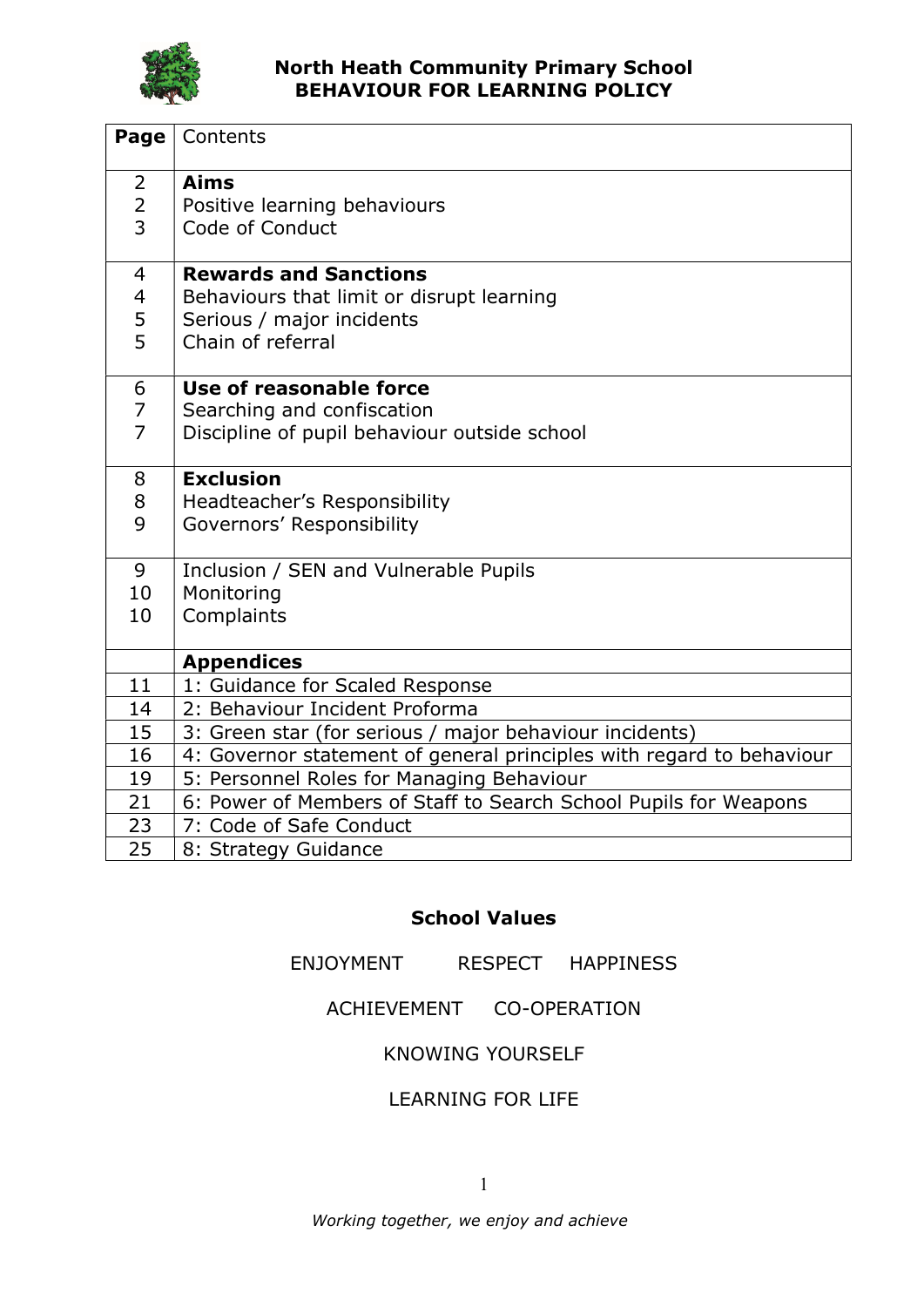

North Heath School is committed to providing a safe and happy environment, wherein all pupils and staff can work together to learn and succeed. The Behaviour for Learning policy is underpinned by the five outcomes of the Every Child Matters strategy: Being Healthy, Staying Safe, Enjoying and achieving, Making a Positive Contribution, and Economic Well-Being.

Through the school's curriculum, including SMSC (Social, Moral, Spiritual and Cultural) and PSHCE (Personal, Social, Health, Citizenship Education), a positive learning environment is proactively delivered and reinforced. We acknowledge that it is important to work together in achieving our aim of being fully inclusive (see also Single Equality Policy, and Anti-bullying policy).

# AIMS

- To ensure that the school community (pupils, parents, teaching and non-teaching staff and governors) have a consistent approach and shared responsibility towards positive behaviour management
- To work in a proactive way to promote continued high standards of behaviour and positive relationships

## Positive learning behaviours:

Example of positive behaviours include: effort, initiative, independence, positive attitude, acts of kindness, consideration and helpfulness. Promoting and re-enforcing positive behaviour is part of the ethos of the school and positive re-enforcement is actively encouraged by everyone.

| We expect all pupils to:                                                                                                                                                                                                                                                                                                                                                                                                                          | We will promote positive learning<br>behaviours by:                                                                                                                                                                                                                                                                                                                                                                                                                                |  |
|---------------------------------------------------------------------------------------------------------------------------------------------------------------------------------------------------------------------------------------------------------------------------------------------------------------------------------------------------------------------------------------------------------------------------------------------------|------------------------------------------------------------------------------------------------------------------------------------------------------------------------------------------------------------------------------------------------------------------------------------------------------------------------------------------------------------------------------------------------------------------------------------------------------------------------------------|--|
| • Actively engage in their learning<br>by listening, questioning,<br>responding and thinking<br>Respect and respond positively<br>to both written and verbal<br>feedback / suggestions about<br>how to improve and develop<br>Develop resilient attitudes<br>towards their learning<br>Work with other pupils co-<br>$\bullet$<br>operatively and respectfully<br>Communicate with other pupils<br>and adults in a respectful way<br>at all times | • Working together to maintain a<br>safe, happy environment<br>Recognising and rewarding<br>$\bullet$<br>positive learning behaviours<br>• Celebrating achievement<br>Modelling and reinforcing the<br>$\bullet$<br>importance of being polite and<br>respectful<br>Modelling and teaching the<br>$\bullet$<br>required learning behaviours<br>Using PSHCE themes to explore<br>$\bullet$<br>behaviour for learning<br>• Applying a consistent approach<br>to behaviour management |  |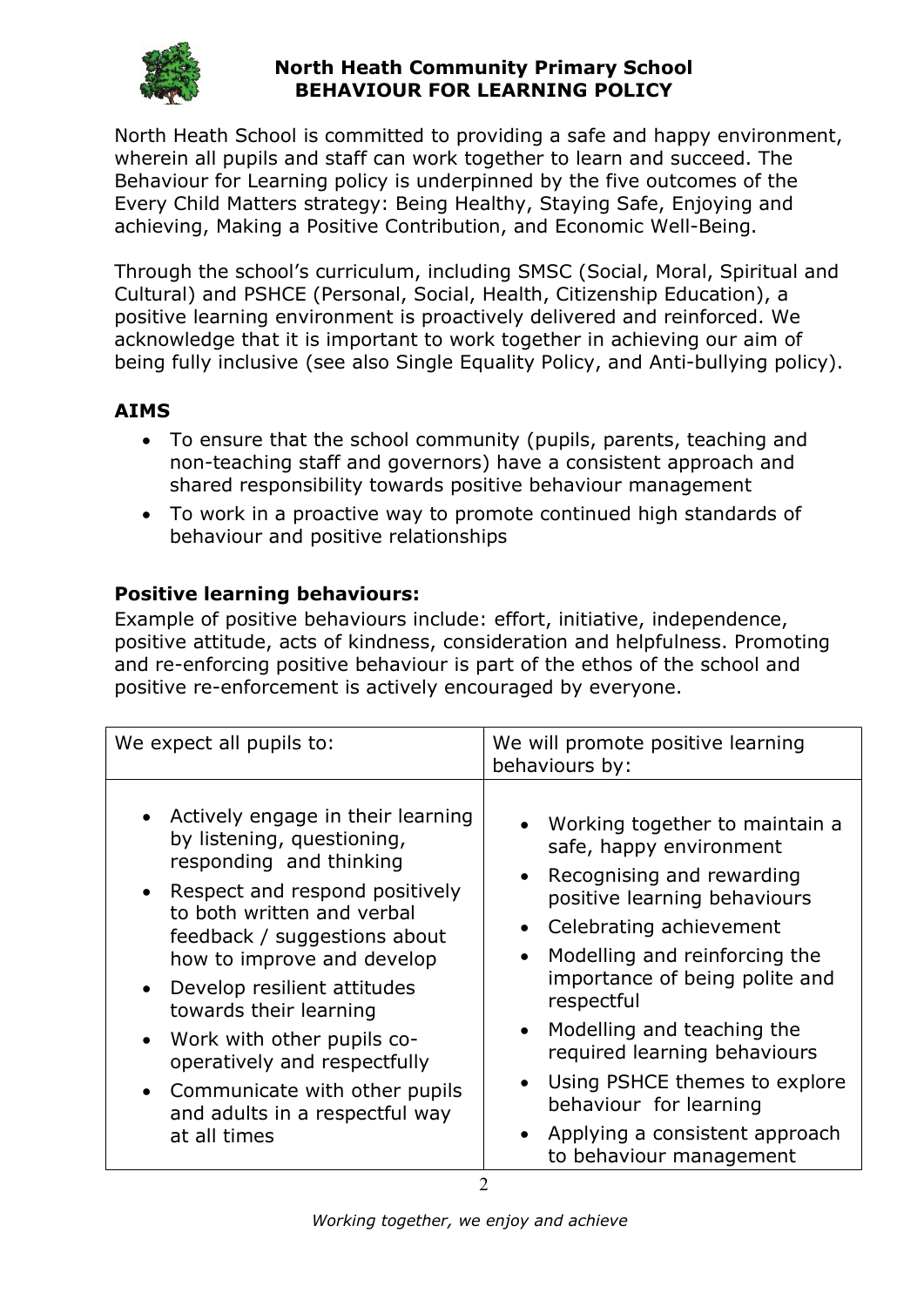

# CODE OF CONDUCT

The Code of Safe Conduct represents the expectations of all adults working in, or on behalf of our school, and underpins a safe, positive learning environment (see Appendix 5 - Personnel Roles / Appendix 8 - Code of Safe Conduct).

## Code of Conduct for Pupils:

We encourage and expect all pupils to take responsibility for their own actions. In addition, pupils should:

- be involved in creating classroom rules
- listen carefully and attentively and follow instructions of all school staff
- work to the best of their abilities and allow others to do the same
- treat others with respect
- communicate courteously
- work co-operatively
- value and respect the opinions and ideas of others
- take care of property and resources
- wear the correct school uniform (including appropriate footwear and permissible jewellery – only watches, studs/sleepers, no rings or chains, though jewellery of specific religious significance is allowed)
- bring the correct equipment and homework required for each school day
- be helpful to others around the school, including visitors
- ensure that the classroom is tidy at the end of a session
- raise their hand if they need to speak to the class (not shout out)
- tell the truth and take turns
- line up quietly and sensibly before they move about the school

We expect and encourage all pupils to understand:

- they are responsible for their own actions
- we all have rights and responsibilities
- the importance of classroom rules
- the value of honesty, kindness, courtesy and respect
- that positive behaviour is rewarded
- behaviour that limits or disrupts learning has consequences / sanctions
- bullying is unacceptable (see anti-bullying policy)
- school uniform promotes a positive school spirit and equality
- it is important to look after equipment, resources and school buildings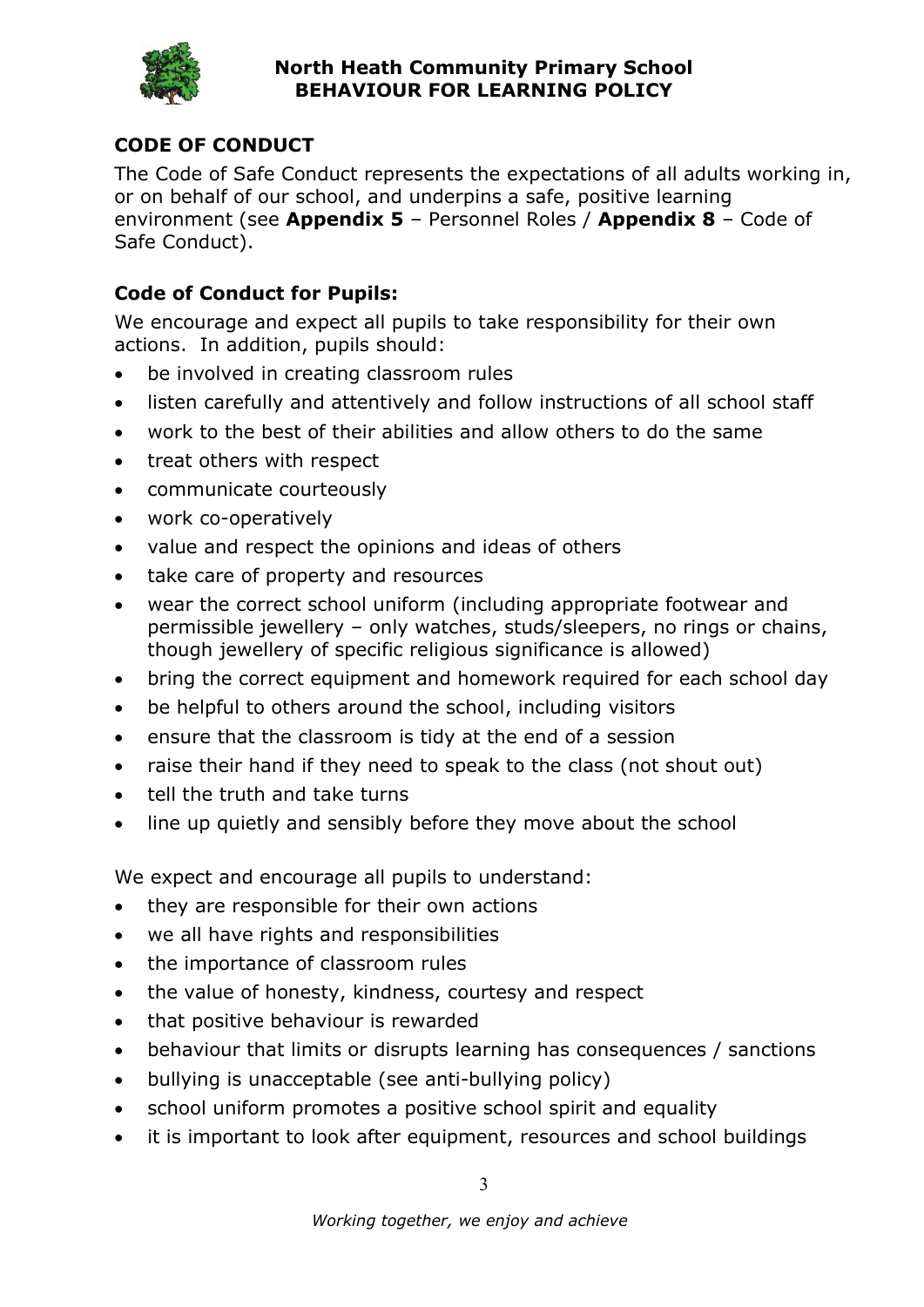

## REWARDS AND SANCTIONS

## Behaviours that limit or disrupt learning:

Although not exhaustive, the following list gives examples of behaviours that limit or disrupt learning both for the individual and for others:

- Not focusing on tasks
- Inappropriately calling out
- Interfering with or disrupting other children
- Bringing playground issues into the classroom
- Not following school rules
- Behaving in a way that is a danger to themselves and/or others

We will respond to these behaviours by using these strategies:

- Using non-verbal and verbal cues to refocus a pupil
- Recognise and reward positive learning behaviours
- Provide a change of activity or sensory break if required
- Recognise and validate a pupil's actions and feelings and ensure the pupil recognises the behaviour that is stopping learning and takes responsibility for their actions

| We will recognise and reward<br>behaviour that meets our<br>expectations through:                                                                                                                                                                                                                                                                                                                                                                                                              | Personalised consequences /<br>sanction may include:                                                                                                                                                                                                                                                                                                                                                                                                                                                                                                                                                                               |
|------------------------------------------------------------------------------------------------------------------------------------------------------------------------------------------------------------------------------------------------------------------------------------------------------------------------------------------------------------------------------------------------------------------------------------------------------------------------------------------------|------------------------------------------------------------------------------------------------------------------------------------------------------------------------------------------------------------------------------------------------------------------------------------------------------------------------------------------------------------------------------------------------------------------------------------------------------------------------------------------------------------------------------------------------------------------------------------------------------------------------------------|
| Verbal and non-verbal praise<br>$\bullet$<br>Positive feedback in marking<br>$\bullet$<br>House Points<br>Whole class rewards<br>$\bullet$<br>Praise in assembly<br>$\bullet$<br><b>Headteacher Awards</b><br>Stickers and badges<br>$\bullet$<br>Prizes awarded for various<br>purposes<br>Positive comments on a child's<br>$\bullet$<br>end of year report<br>Certificates e.g. for<br>$\bullet$<br>representing school teams,<br>good attendance<br>Work valued and displayed<br>$\bullet$ | A verbal reprimand<br>$\bullet$<br>Apology / behaviour correction<br>$\bullet$<br>Isolation within the classroom<br>$\bullet$<br>Removal to another class<br>$\bullet$<br>Supervised time out / play time<br>٠<br>Completion of work at an<br>$\bullet$<br>alternative time or extra work<br>Writing an account of the incident<br>$\bullet$<br>Classroom or school duties<br>$\bullet$<br>With-holding privileges (including<br>$\bullet$<br>extra-curricular / enrichment<br>activities)<br>On-report monitoring system with<br>$\bullet$<br>specific targets (which could be<br>shared with parents)<br>Parental discussion and |
|                                                                                                                                                                                                                                                                                                                                                                                                                                                                                                | involvement                                                                                                                                                                                                                                                                                                                                                                                                                                                                                                                                                                                                                        |

(see **Appendix 8** for additional strategy guidance)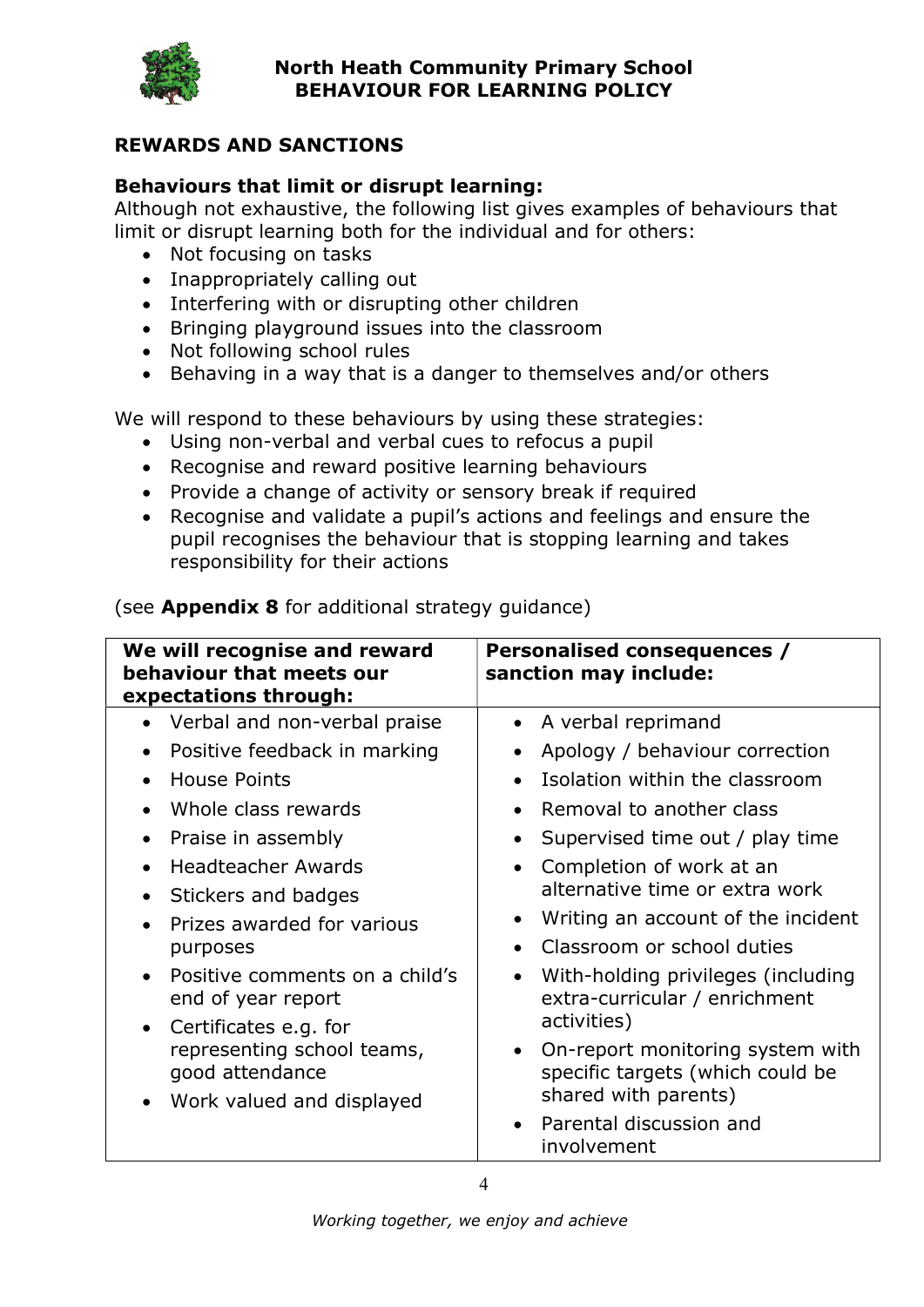

## Major / Serious behaviour incidents:

Serious behaviour incidents, as outlined in the scaled response (Appendix 1), must be recorded on a Behaviour Incident Proforma (**Appendix 2**). The Green Star (**Appendix 3**) may be used to call for assistance from a member of SMT to help manage 'extreme' behaviours to keep all members of the school community safe.

- After a serious behaviour incident, those involved will be spoken to by the class teacher / SMT
- Details and actions will be recorded in writing and passed to the headteacher within 24 hours of any incident (see Appendix 2: Behaviour Incident Proforma)
- All parents will be informed that an incident has occurred which will be further investigated
- Further investigation will be carried out by SMT and recorded as appropriate, including statements of witnesses if appropriate
- School procedures and sanctions will be applied
- The class teacher / SMT will continue to inform all parents of the investigation and outcomes (but not necessarily what sanctions have been imposed) and parental response statements will be recorded
- If deemed necessary, records of the incident/s will be copied to parents
- Records of behaviour incidents (including bullying behaviour and racist incidents) are kept by the headteacher who is responsible for updating the incident summary for Governors
- If appropriate the pupil could complete a reflection sheet at some stage after the incident

Monitoring will then take place. If the incidents continue, the headteacher /SMT will be made aware immediately, and an action plan will be implemented as appropriate. Additional support may form an important part of any behaviour incident (e.g. learning mentor, external agency support).

#### CHAIN OF REFERRAL

| In class           | <b>Out of class</b>                      |
|--------------------|------------------------------------------|
| Teacher            | Lunchtime Supervisor/Classroom Assistant |
| <b>SMT</b>         | <b>Class Teacher</b>                     |
|                    |                                          |
| Deputy headteacher | <b>SMT</b>                               |
|                    |                                          |
| Headteacher        | Deputy headteacher                       |
|                    |                                          |
|                    | Headteacher                              |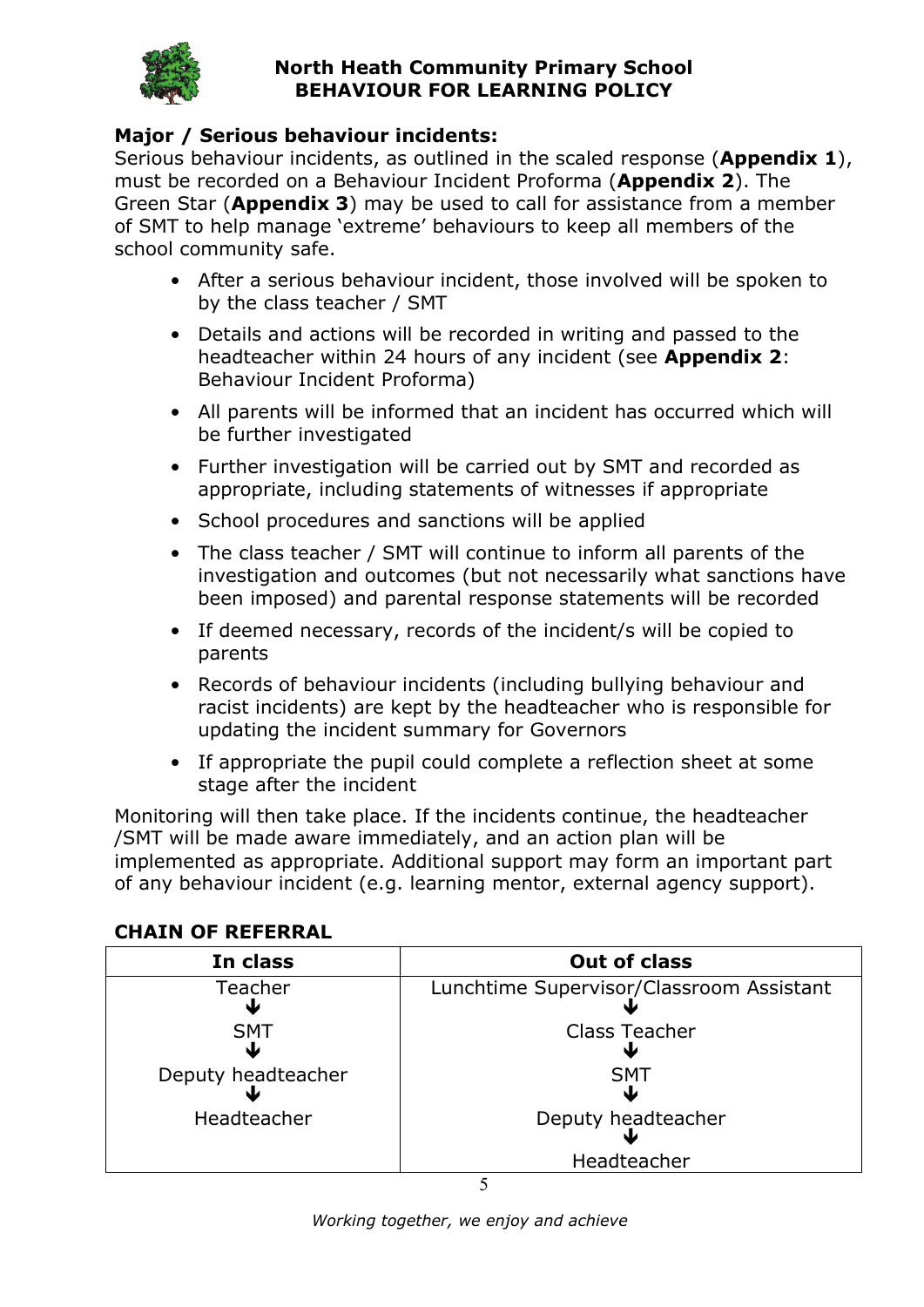

## USE OF REASONABLE FORCE

The term 'reasonable force' covers the broad range of actions that involve a degree of physical contact with pupils. Force is usually used either to control or restrain: control means either passive physical contact, such as standing between pupils or blocking a pupil's path, or active physical contact such as leading a pupil by the arm out of a classroom. Restraint means to hold back physically or to bring a pupil under control. 'Reasonable in the circumstances' means using no more force than is needed. School staff should always try to avoid acting in a way that might cause injury, but in extreme cases it may not always be possible to avoid injuring the pupil.

Reasonable force can be used to prevent pupils from hurting themselves or others, from damaging property, or from causing disorder. The following list is not exhaustive but provides some examples of situations where reasonable force can be used:

• remove disruptive children from the classroom where they have refused to follow an instruction to do so

• prevent a pupil behaving in a way that disrupts a school event or a school trip or visit

• prevent a pupil leaving the classroom where allowing the pupil to leave would risk their safety or lead to behaviour that disrupts the behaviour of others

• prevent a pupil from attacking a member of staff or another pupil, or to stop a fight in the playground

• restrain a pupil at risk of harming themselves through physical outbursts

Every effort should be made to ensure the presence of another adult in situations where physical restraint is a possible outcome. Any member of staff who has used reasonable force should ensure that the incident is fully and promptly recorded in accordance with the school's procedures on a behaviour incident proforma (Appendix 2).

Wherever possible, situations involving the use of reasonable force will be prevented through positive behaviour management strategies and deescalation techniques. Further guidance on the use of reasonable force is available from the DfE through the link below:

https://assets.publishing.service.gov.uk/government/uploads/system/uploads/attach ment\_data/file/444051/Use\_of\_reasonable\_force\_advice\_Reviewed\_July\_2015.pdf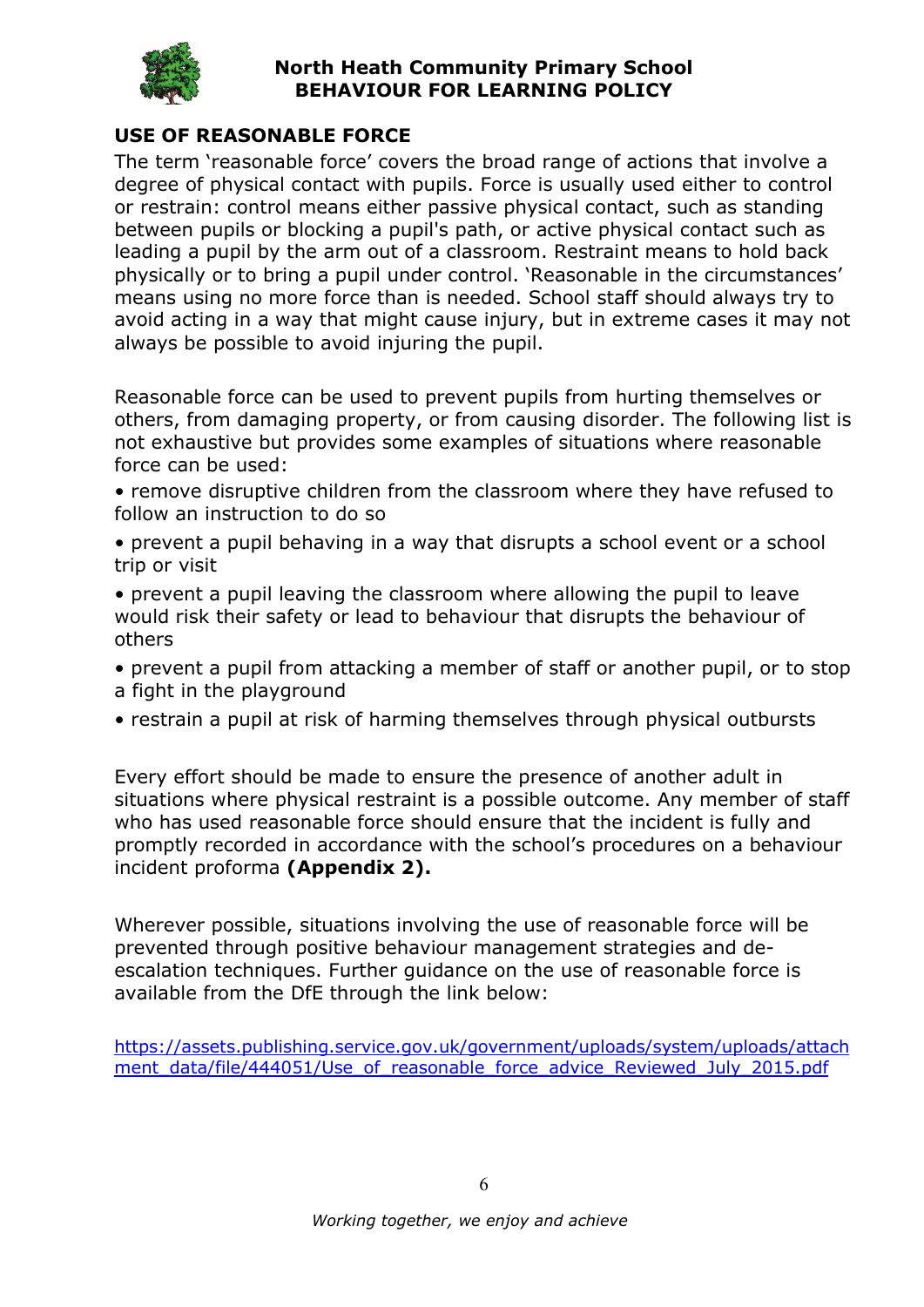

## SEARCHING AND CONFISCATION

School staff can search a pupil for any item if the pupil agrees. Headteachers and staff authorised by them have a statutory power to search pupils or their possessions, without consent, where they have reasonable grounds for suspecting that the pupil may have a prohibited item.

Prohibited items are: knives or weapons, alcohol, illegal drugs, stolen items, tobacco and cigarette papers, fireworks, pornographic images, any article that the member of staff reasonably suspects has been, or is likely to be, used to commit an offence, or to cause personal injury to, or damage to the property of, any person (including the pupil).

Headteachers and authorised staff can also search for any item banned by the school rules which has been identified in the rules as an item which may be searched for. School staff can seize any prohibited item found as a result of a search. They can also seize any item, they consider harmful or detrimental to school discipline.

Schools' general power to discipline, as circumscribed by Section 91 of the Education and Inspections Act 2006, enables a member of staff to confiscate, retain or dispose of a pupil's property as a disciplinary penalty, where reasonable to do so. Items should be returned to the pupil or parent at the end of the day if appropriate.

Further guidance on searching and confiscation is available from the DfE through the link below:

https://www.gov.uk/government/uploads/system/uploads/attachment\_data/file/279 245/searching\_screening\_confiscation\_advice\_feb14.pdf

See also **Appendix 6** which reproduces the relevant section (45) of the Violent Crime Reduction Act 2006 for precise information regarding 'Power of Members of Staff to Search School Pupils for Weapons.'

#### Discipline of pupil behaviour outside school

Pupils are expected to behave in an appropriate manner during off-site trips. The school will implement this behaviour for learning policy in school following incidents off site if necessary. For issues outside the school day, the school will liaise with parents and pupils to help resolve issues where necessary e.g. vandalism.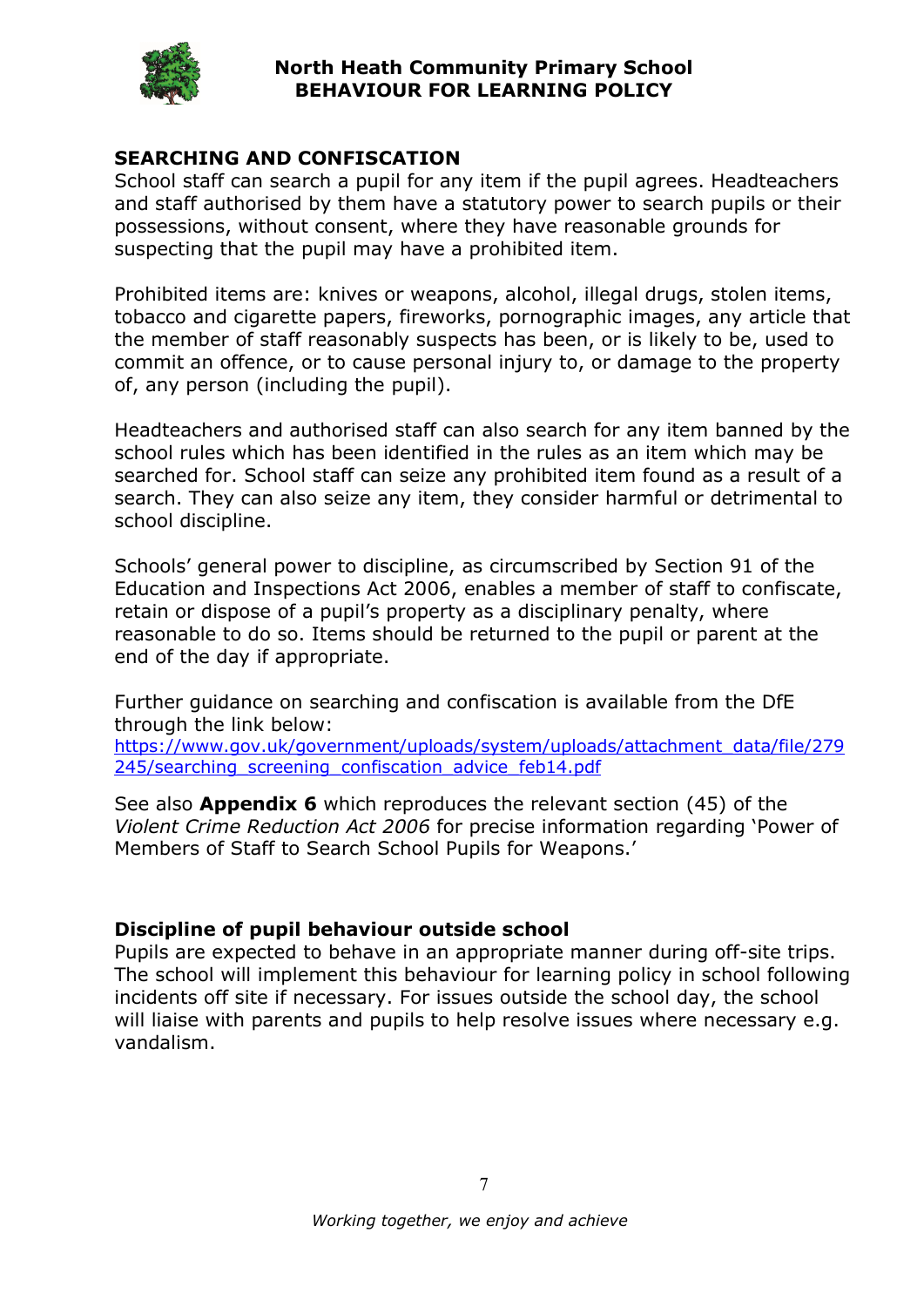

## EXCLUSION

Exclusion is the most serious, formal sanction. It is only open to use by the Headteacher (or Deputy Headteacher in his absence) in compliance with guidelines published by the LEA and DCSF. Pupils may be excluded for a fixed number of days or excluded from school permanently. Parents will be made aware of the reasons for these sanctions and there are legal guidelines which will be followed (including the right of appeal).

The length of a fixed-term exclusion will be at the discretion of the Headteacher, who takes into consideration the severity of the situation and the age and circumstances of the pupil when making a decision. Pupils who are at risk of further fixed-term exclusions may have a Personal Support Plan, developed through regular meetings at school, involving parents/carers, school staff and other professionals (as appropriate) to support improvement in behaviour. In the case of exclusion, the Headteacher will:

- Inform the pupils' parents/carers, and the Chair of Governors, of the period of any fixed-term exclusion, or of a permanent exclusion
- Give the reasons for the exclusion
- Advise the parent that they may make representations about the exclusion to the Governing Body's Discipline Committee
- Advise the parent how his or her representation may be made
- Notify both the LA and the Governing Body's Discipline Committee of the details of the exclusion, including the reasons for it, in the case of:

(a) a permanent exclusion or a fixed-period exclusion converted to a permanent one

(b) a fixed-period exclusion of more than five days or which brings the days the pupil has been excluded in one term to more than five

(c) an exclusion that would result in the pupil losing the opportunity to take end of KS2 SATs tests

- Follow West Sussex policy for ensuring that pupils who are excluded for over five days receive education on the 6th day until the end of the exclusion
- Ensure, where the parents of an excluded pupil do not speak English, or do not have a good understanding of English, that correspondence and documentation relating to the exclusion are translated into their mother tongue. In such cases the school and/or LA will arrange for an interpreter to be present at any meetings with the parent about the exclusion. Suitable arrangements for disabled parents will also be made.
- Ensure, following a pupil's exclusion, that a re-integration meeting is held, preferably on the day the student is due to return after the exclusion, including a member of the Leadership Team, the Inclusion Manager, with the pupil and the pupil's parent(s)/carers. Other relevant people may attend, for example a member of West Sussex Behaviour Support Team.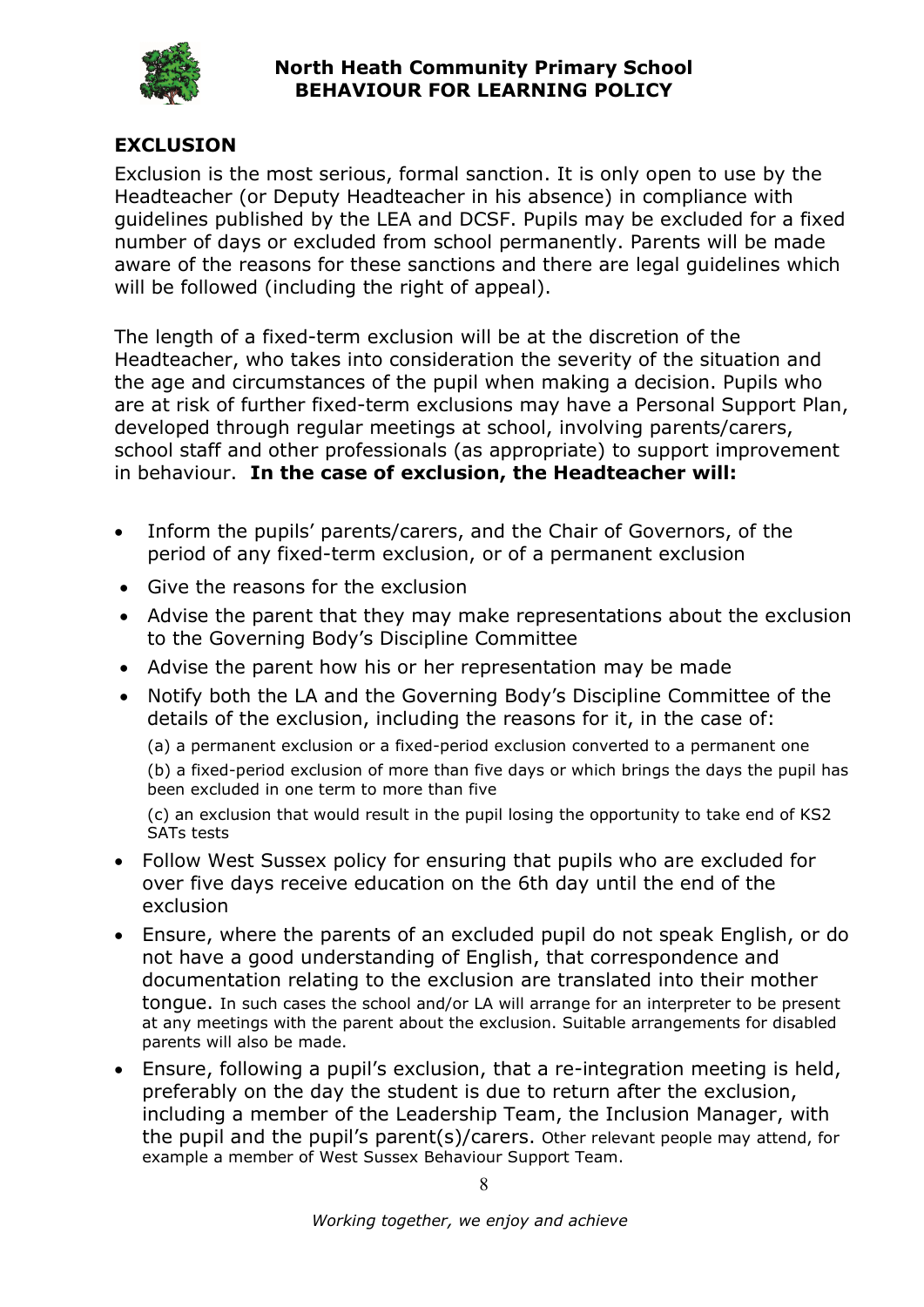

## Governors' Responsibility

In the case of a fixed period exclusion of more than 5, but not more than 15 days in one term (which does not bring the student's total number of days of exclusion to more than 15 in one term), convene a meeting between the 6th and 50th school day after receiving notice of the exclusion, to consider the exclusion, but only if the parent/carer requests such a meeting.

In the case of permanent exclusion, or a fixed period exclusion of more than 15 school days in one term (or which brings the student's total number of days of exclusion to more than 15 in one term) convene a meeting between the 6th and 15th school day after the date of the receipt of notice to consider the exclusion. If a student's total number of days of fixed period exclusion exceeds 15 school days in one term, any subsequent fixed period exclusion(s) of the student in the same term would again trigger the Governing Body's duty to consider the circumstances of the exclusion.

Governors adhere to the exclusion procedures as laid out in the Behaviour and Attendance Guidance 2007 issued by the DCSF.

#### **INCLUSION**

(See also Inclusion Policy and Single Equality Policy)

#### SEN, Disability and vulnerable pupils

Incidents involving a pupil with SEN e.g. Aspergers or known emotional disorders etc. should be dealt with by the class teacher / chain of referral as appropriate and the Inclusion Manager should also be informed.

The school endeavours to:

- make reasonable adjustments in the application of the behaviour policy to disabled pupils
- make special educational provision for pupils whose behaviourrelated learning difficulties make it necessary
- identify at-risk pupils in advance and plan proactively for how the school's disciplinary framework should be applied for each of these pupils

We ensure that all those in contact with the pupil know what has been agreed and that every vulnerable pupil has a key person in school (usually the class teacher) that knows them well, has good links with the home, and can act as a reference point for staff when they are unsure about how to apply the disciplinary framework.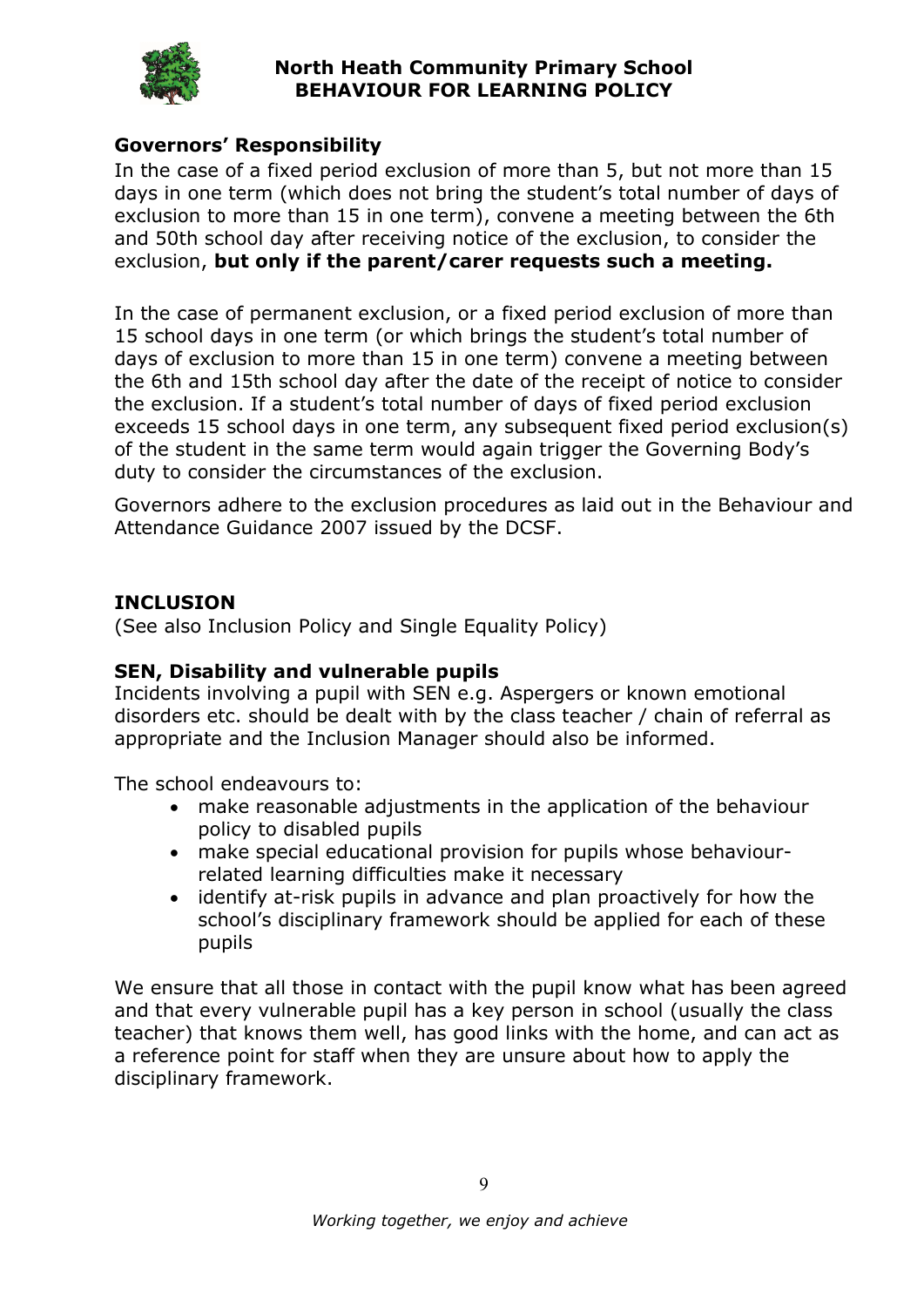

#### **Monitoring**

The policy, as a whole, will be promoted and implemented throughout the school, with all adults and children fully aware of its contents. Together with all aspects of behaviour, safeguarding and bullying, the policy's implementation and effectiveness will be monitored through:

- School Evaluation Form
- School Development Plan
- **•** Termly Reviews
- Governor Meetings (Quality and Standards Committee)
- Leavers' Survey
- Pupil Questionnaires

## **Complaints**

If parents /carers feel that the incident /s have not been handled to their satisfaction they may lodge their complaint in writing to the Headteacher and following that (if they feel the matter has not been satisfactorily resolved) then to the Chair of Governors. (See the policy/leaflet for dealing with parental concerns.)

#### Date: Autumn 2021

#### Review: Autumn 2024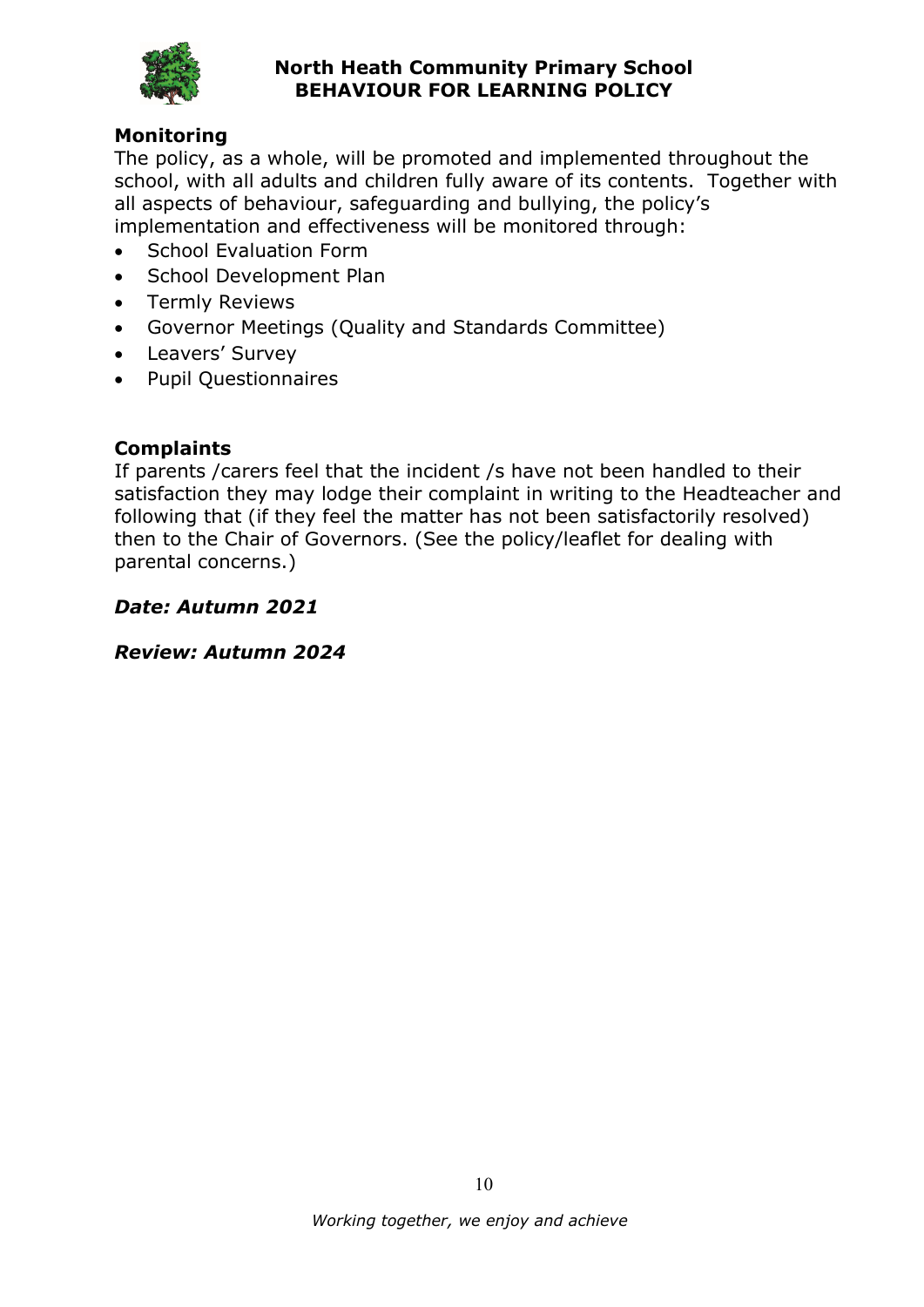

# APPENDIX 1 : Scaled Response

| Some examples of                                                                                                                                                                                                                                                                                                                                                                                                                                   | Responses must include one or more                                                                                                                                                                                                                                                                                                                                                                                                                                                                                                                                                                                                                                                                                                                                                                                                                                            |                                                                                                                               |
|----------------------------------------------------------------------------------------------------------------------------------------------------------------------------------------------------------------------------------------------------------------------------------------------------------------------------------------------------------------------------------------------------------------------------------------------------|-------------------------------------------------------------------------------------------------------------------------------------------------------------------------------------------------------------------------------------------------------------------------------------------------------------------------------------------------------------------------------------------------------------------------------------------------------------------------------------------------------------------------------------------------------------------------------------------------------------------------------------------------------------------------------------------------------------------------------------------------------------------------------------------------------------------------------------------------------------------------------|-------------------------------------------------------------------------------------------------------------------------------|
| minor incidents                                                                                                                                                                                                                                                                                                                                                                                                                                    | of the following:                                                                                                                                                                                                                                                                                                                                                                                                                                                                                                                                                                                                                                                                                                                                                                                                                                                             |                                                                                                                               |
| Non-compliance to<br>a reasonable and<br>understood request<br>Inconsiderate<br>behaviour towards<br>others<br>Minor disruption<br>$\bullet$<br>e.g. persistent time-<br>wasting<br>e.g. playground<br>incidents<br>e.g. wandering<br>around class<br>Inappropriate<br>$\bullet$<br>attitude towards<br>adults<br>e.g. disrespectful<br>comments<br>Lack of respect for<br>equipment,<br>resources and<br>property<br>Stealing (use<br>discretion) | Remind pupil/pupils of the acceptable<br>behaviour in school and the classroom<br>rules to encourage a positive outcome<br>Instruct the pupil to modify his/her<br>$\bullet$<br>behaviour<br>Ignore inappropriate behaviour and<br>$\bullet$<br>praise/reward appropriate<br>Use 'a look' followed by polite request<br>$\bullet$<br>to stop with reason<br>Provide time for discussion between<br>$\bullet$<br>those involved (either independent o<br>guided)<br>Ensure they apologise<br>Ensure they know what the<br>appropriate response would have<br>been / ask for repetition of an<br>appropriate response<br>Discuss the impact of their actions<br>Whole class reminders of expectations<br>$\bullet$<br>and praising positive<br>Move children to sit next to role<br>model<br>Timed intervention<br>Give opportunity for improvement<br><b>Diversion tactics</b> | involved:<br><b>Teachers</b><br>Classroom<br><b>Assistants</b><br>Parents<br>Lunchtime<br>supervisors<br>Children<br>involved |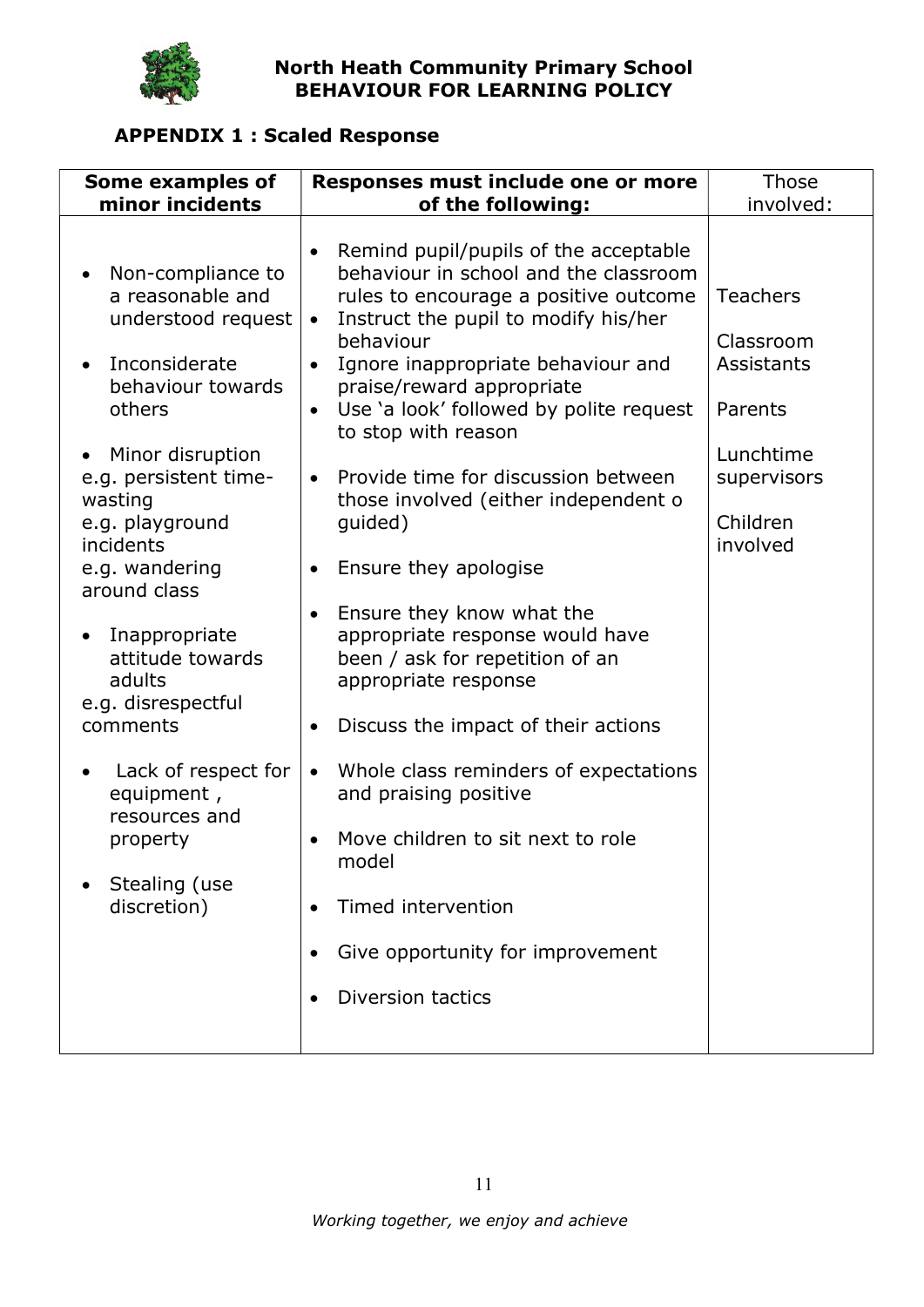

| <b>Repeated minor</b><br>incidents or more<br>major incidents |                                                                       | Responses may be as above but<br>many also include one or more of the<br>following:                                                                                    | Those<br>involved:                                                |
|---------------------------------------------------------------|-----------------------------------------------------------------------|------------------------------------------------------------------------------------------------------------------------------------------------------------------------|-------------------------------------------------------------------|
| $\bullet$                                                     | Repeated/continued<br>refusal                                         | Loss of reward/privilege or<br>$\bullet$<br>opportunity to gain reward                                                                                                 |                                                                   |
|                                                               | Offensive language                                                    | Focus on positive behaviour - praise<br>$\bullet$                                                                                                                      |                                                                   |
|                                                               | - direct and indirect                                                 | Forfeit play time - walk with adult or<br>$\bullet$<br>indoor with supervision                                                                                         | Parents                                                           |
|                                                               | Racial or sexist<br>insults                                           | Moving within the group<br>$\bullet$                                                                                                                                   | <b>SMT</b>                                                        |
|                                                               |                                                                       | Moving from the group<br>$\bullet$                                                                                                                                     |                                                                   |
|                                                               | Repeated exclusion<br>of others                                       | Moving from the group to another<br>$\bullet$<br>room (time out)                                                                                                       | Learning<br>mentor                                                |
| $\bullet$                                                     | Low level physical                                                    | Clear statement of inappropriateness<br>$\bullet$                                                                                                                      | CP officer                                                        |
|                                                               | contact and other<br>inappropriate<br>touching                        | Immediate contact with parents e.g.<br>$\bullet$<br>phone call                                                                                                         | <b>Behaviour</b><br>Support                                       |
|                                                               |                                                                       | One-to-one/group discussions<br>$\bullet$                                                                                                                              | Team                                                              |
|                                                               | Inappropriate<br>behaviour of a<br>sexual nature (use<br>discretion)  | Mediated discussion (with adult)<br>$\bullet$<br>Forced choices<br>e.g. 2 choices where child feels they<br>have choice but both are appropriate                       | EP                                                                |
|                                                               | Verbal aggression                                                     | Monitoring through diaries or<br>behaviour plans                                                                                                                       |                                                                   |
| $\bullet$                                                     | Aggressive<br>behaviour and<br>fighting<br>eg<br>biting, hitting (use | Putting 'it' right<br>$\bullet$<br>e.g. letter of apology<br>e.g. cleaning property<br>Referral to Learning Mentor                                                     | Parents and                                                       |
|                                                               | discretion)                                                           | <b>Referral to SMT</b><br>$\bullet$                                                                                                                                    | other agencies<br>may be                                          |
|                                                               | Minor damage to<br>property<br>e.g.graffiti                           | Use of Nature of Concern or I.L.P. to<br>$\bullet$<br>share concerns and aims with parents<br>Diversionary tactics - giving<br>$\bullet$<br>responsibilities and tasks | required to<br>attend school<br>at this stage to<br>formulate and |
| ٠                                                             | Intimidating<br>behaviour (see<br>Anti-bullying<br>policy)            | Use of visual display/warning cards<br>$\bullet$<br>Use of cooling off/physical release<br>$\bullet$<br>e.g. running (use other adults as<br>needed)                   | agree a more<br>detailed<br>'Behaviour<br>Management<br>Plan'     |
|                                                               | Deliberate disruption<br>of work or play                              | Reflection of incident in pictures - to<br>$\bullet$<br>include resolution                                                                                             | <b>Social Services</b>                                            |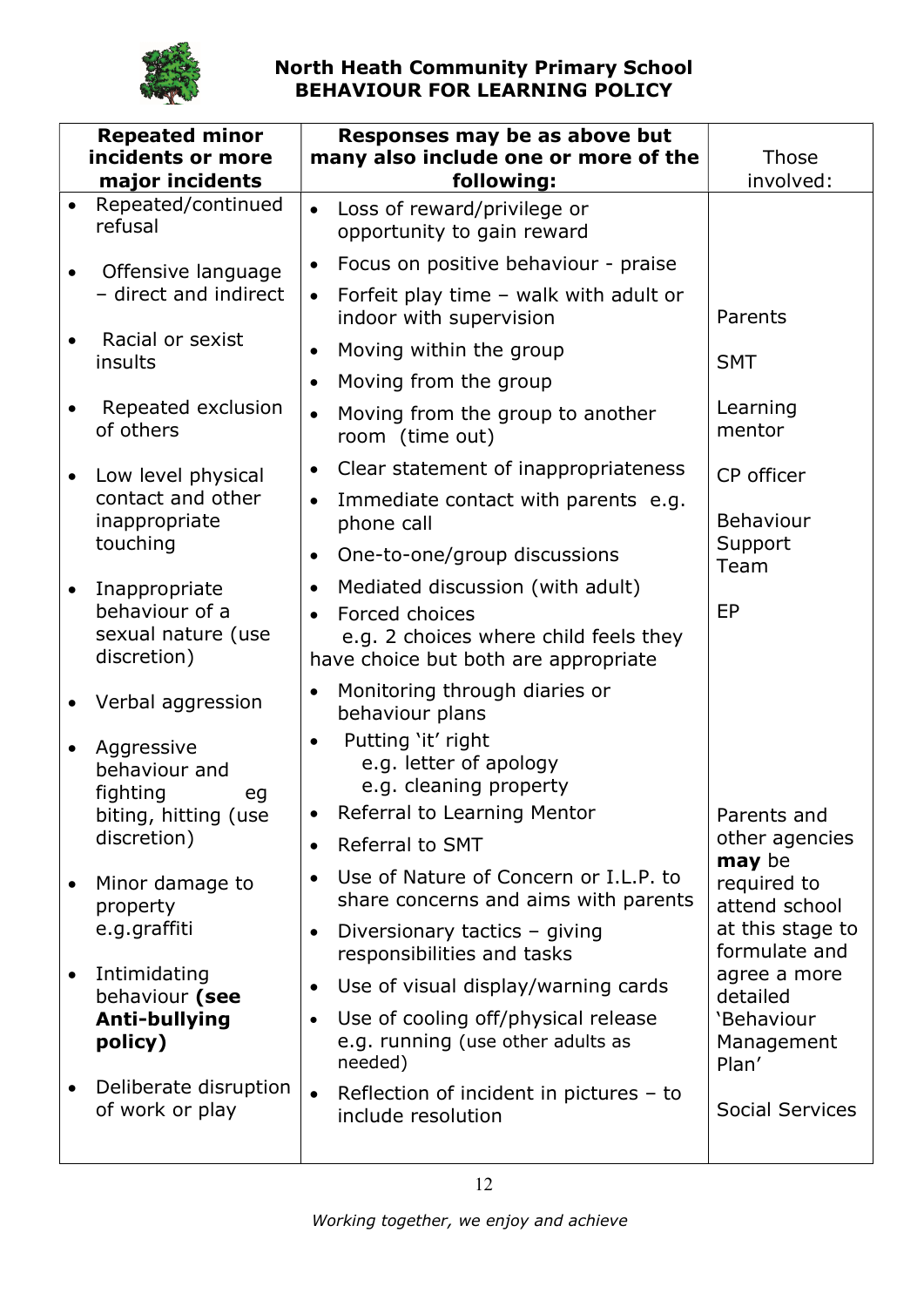

|           | <b>Examples of</b><br>serious/potentially<br>serious behaviour<br>incidents                          |                        | Responses may be as above but<br>may also include:                                                                                                            | Those<br>involved:                                                |
|-----------|------------------------------------------------------------------------------------------------------|------------------------|---------------------------------------------------------------------------------------------------------------------------------------------------------------|-------------------------------------------------------------------|
|           | Persistent<br>threatening, bullying<br>or intimidating<br>behaviour (see<br>Anti-bullying<br>policy) | $\bullet$              | Non-confrontational approach,<br>allowing the individual time and<br>space to calm down<br>Use of reasonable force                                            | Parents<br><b>SMT</b>                                             |
| $\bullet$ | Serious, deliberate<br>damage to property<br>e.g. vandalism<br>e.g. arson                            | $\bullet$              | Use of time out<br>Parents called to remove child                                                                                                             | Learning<br>mentor<br>CP officer                                  |
| $\bullet$ | Self injury<br>Absconding                                                                            | $\bullet$<br>$\bullet$ | Police called<br>Internal, temporary and permanent<br>exclusion                                                                                               | Behaviour<br>Support Team                                         |
|           | Deliberate attempts<br>to injure others -<br>physical assault                                        |                        | Additional adult support - removal of<br>child                                                                                                                | EP                                                                |
| $\bullet$ | (serious)<br>Carrying weapons,<br>matches, accelerant,<br>drugs or alcohol                           | ٠<br>$\bullet$         | Removal of other children to provide<br>protection<br>Use of 'emergency green star' to<br>inform Head / SMT of serious<br>incident requiring immediate action |                                                                   |
|           | Repeated racial,<br>cultural or sexual<br>insults                                                    |                        | Parent to accompany child on school<br>visits                                                                                                                 | Parents and<br>other agencies<br>will be                          |
|           | Inappropriate<br>behaviour of a sexual<br>nature                                                     |                        | In the event of a major or serious<br>incident, a behaviour incident form                                                                                     | required to<br>attend school<br>at this stage to<br>formulate and |
|           | <b>Theft</b>                                                                                         | <b>SMT</b>             | must be completed and sent to Head /                                                                                                                          | agree a more<br>detailed<br>'Behaviour<br>Management<br>Plan'     |

Punishments that are humiliating or degrading must not be used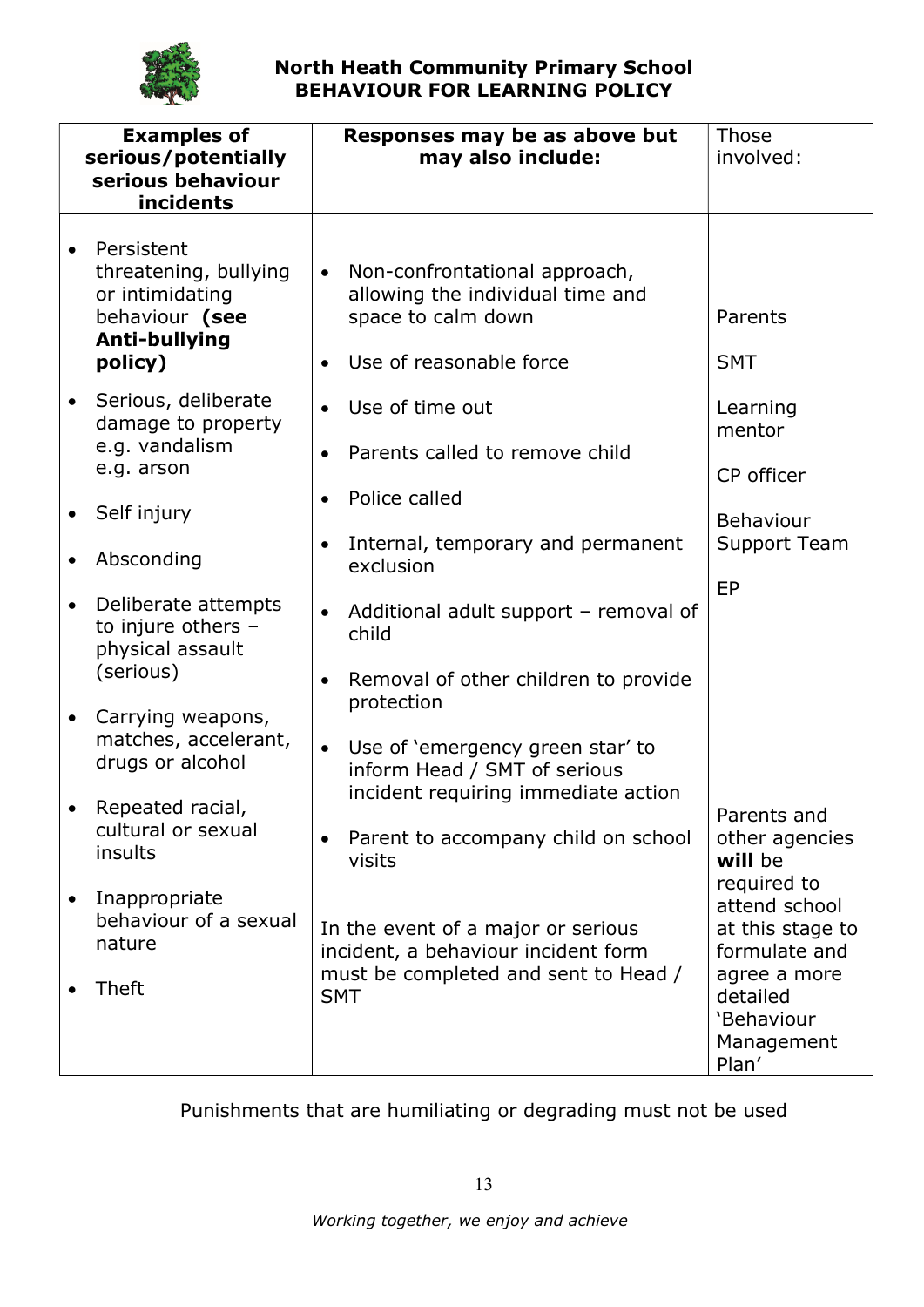

# Appendix 2: BEHAVIOUR INCIDENT PROFORMA

Date **Date Date Contract Contract Contract Contract Contract Contract Contract Contract Contract Contract Contract Contract Contract Contract Contract Contract Contract Contract Contract Contract Contract Contract Cont** 

| Name of person /s | Class | <b>SEN</b> |
|-------------------|-------|------------|
|                   |       |            |
|                   |       |            |
|                   |       |            |
|                   |       |            |
|                   |       |            |

Nature of Incident (Continue overleaf if necessary)

Immediate Action Taken

Referred to

Follow-up action

Parent/s/Carer/s notified Y/N Signed

Parental satisfaction comment:

Working together, we enjoy and achieve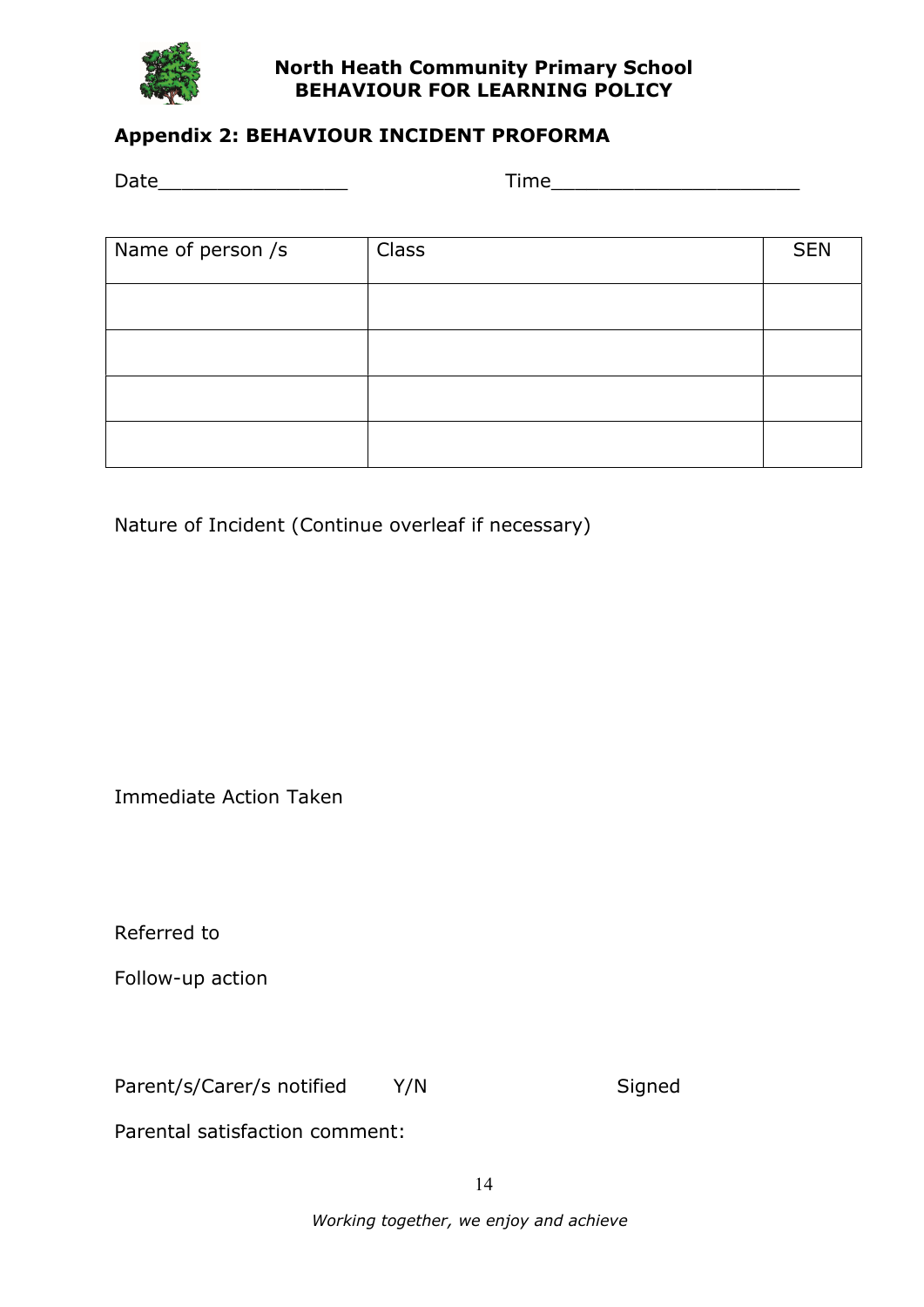

## APPENDIX 3 - GREEN STAR BEHAVIOUR MANAGEMENT

The Green Star may be used to call for assistance from a member of SMT (rota) to help manage 'extreme' behaviours that may occasionally be displayed by some pupils and to keep all members of the school community safe.

Please ensure you have used the strategies suggested below prior to calling for assistance.

Remember to be positive and age appropriate; Green Star should not be used as a threat.

- Praise/thanks for right/good choices (however small and related to behaviour you want to see)
- Reinforce appropriate 'good' choices and expectations
- Give a verbal warning; Repeat verbal warning
- Consequences e.g. finish work at playtime if not completed in lesson time
- Isolation within the classroom
- Used forced choices
- Loss of 5 minutes of playtime/Golden time
- Time out in partner classroom for a fixed time e.g. 5 minutes
- Used all other adults available to you at that time e.g. CAs, another teacher
- SMT may be involved to de-escalate the situation/reinforce good choices/provide suitable reinforcement of behaviour expectations/talk with pupil about their behaviour choices

Send the Green Star to the SMT on duty if…

- \* You judge the behaviour to be dangerous/include acts of violence and aggression to the pupil/other pupils/adults
- ❖ You are unable to stop the behaviour
- $\div$  You judge the behaviour to be significantly impacting on the learning of other pupils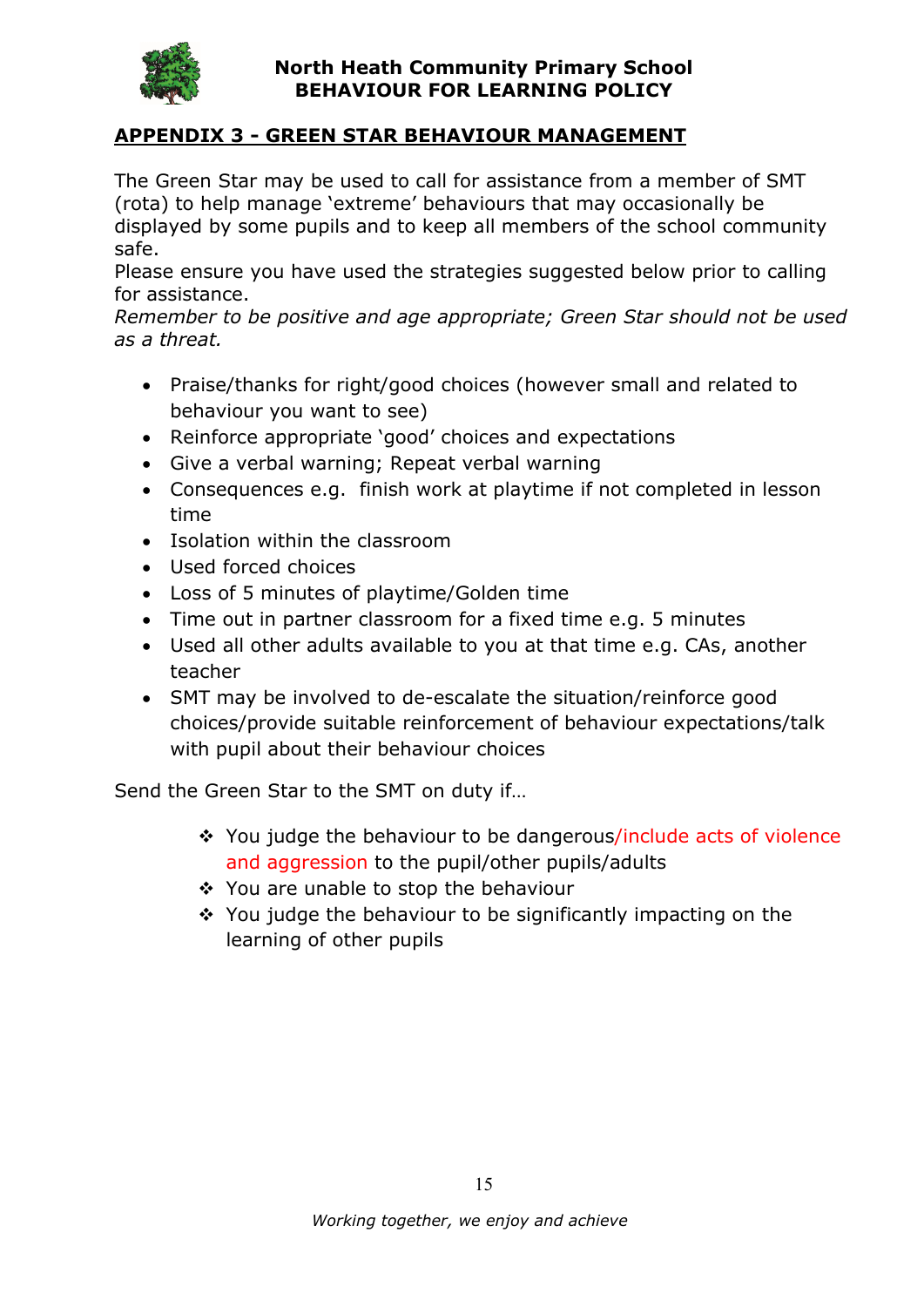

#### Appendix 4

#### GOVERNORS' STATEMENT OF GENERAL PRINCIPLES WITH REGARD TO BEHAVIOUR

#### Rationale and purpose

1. This Statement has been drawn up in accordance with the Education and Inspections Act, 2006, and DfE guidance (Behaviour and Discipline in Schools, 2012).

2. The purpose of the Statement is to provide guidance for the headteacher in drawing up the school's Behaviour Policy so that it reflects the shared aspirations and beliefs of governors, staff and parents for the students in the school as well as taking full account of law and guidance on behaviour matters. It is intended to help all school staff to be aware of and understand the extent of their powers in respect of discipline and sanctions and how to use them. Staff should be confident that they have the Governors' support when following this guidance.

3. This is a statement of principles, not practice: it is the responsibility of the headteacher to draw up the school's behaviour policy, though he must take account of these principles when formulating this. The headteacher is also asked to take account of the guidance in DfE publication Behaviour and Discipline in Schools: a guide for headteachers and school staff.

4. The Behaviour Policy must be publicised, in writing, to staff, parents/carers and students at least once a year.

#### Principles

5. The Governors of North Heath Community Primary School strongly believe that high standards of behaviour lie at the heart of a successful school that enables:

(a) all its pupils to make the best possible progress in all aspects of their school life and work and

(b) all staff to be able to teach and promote good learning without undue interruption or harassment.

6. All students and staff have the right to feel safe at all times in school. There should be mutual respect between staff and students and between students. All visitors to the school should feel safe and free from the effects of poor behaviour at all times and in all parts of the school.

7. North Heath Community Primary School is an inclusive school. All members of the school community should be free from discrimination of any sort (as laid down in the Equality Act, 2010, also see Single Equality Policy). To this end the school must have a clear and comprehensive Behaviour Management Policy that is known and understood by all, consistently applied and monitored for its effectiveness. Measures to protect students from bullying and discrimination as a result of gender, race, ability, sexual orientation or background should be clearly set out and regularly monitored for their effective implementation.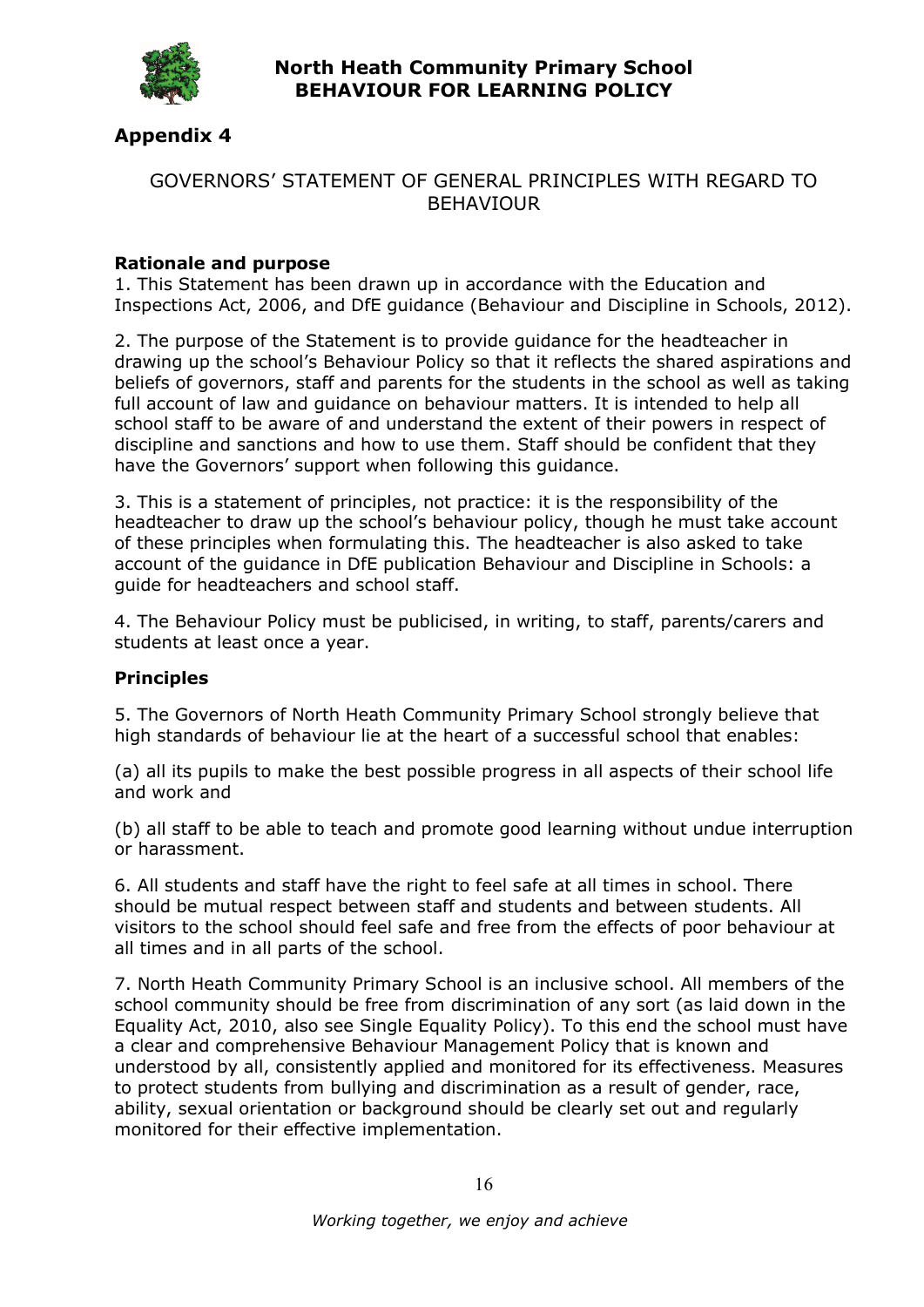

8. The school's legal duties under the Equality Act, 2010 in respect of safeguarding, students with Special Educational Needs and all vulnerable students should be set out in the Behaviour Policy and made known to all staff.

9. Parents/carers should be encouraged and helped to support their children's education, just as the pupils should be helped to understand their responsibilities during their time at school, in the local community and in preparation for their life after school. The responsibilities of pupils, parent/s/carer/s and school staff with respect to pupils' behaviour must be outlined in the 'Home: School Agreement' which pupils and parent/s/carer/s must be asked to sign when a pupil joins the school.

10. The School Values should be clearly stated in the Behaviour for Learning Policy. These should set out expected standards of behaviour, should be displayed in all classrooms and other, relevant parts of the school and shared with and explained to all pupils. The Governors expect the values to be consistently applied by all staff and regularly monitored.

11. Governors would like to see a wide range of rewards consistently and fairly applied in such a way as to encourage and reward good behaviour in the classroom and elsewhere. These should be made clear in the Behaviour Policy and regularly monitored for their consistent, fair application and effectiveness.

12. Sanctions for unacceptable/poor behaviour should be known and understood by all staff and students and consistently applied. The full range of sanctions and possible responses to incidents should be clearly described in the Behaviour Management Policy so that students, staff and parents can understand how and when these are applied. The Governors strongly feel that exclusions, particularly those that are permanent, must be used only as a very last resort. 'Unofficial' exclusions are illegal and so must be avoided. The headteacher may inform the police, as appropriate, if there is evidence of a criminal act or if they fear that one may take place e.g. if illegal drugs are discovered during a search; cyber-bullying; criminal harassment. Sanctions should be monitored for their proper use and effective impact.

13. The Behaviour Management Policy should set out the disciplinary action that will be taken against students who are found to have made malicious accusations against school staff. Governors expect the headteacher to draw on the advice in Dealing with Allegations of Abuse against Teachers and other staff guidance documents when setting out the pastoral support that school staff should expect to receive if they are accused of misusing their powers. Staff so accused should not be automatically suspended pending an investigation.

14. The Governors expect the headteacher to include the following in some detail in the Behaviour Management Policy:

a. Screening and searching students: the reasons for searching students should be made explicit, together with details of who may search, where such searching should take place, what will happen to any banned items found as a result of such a search and what sanctions will be applied. It should also be made clear that parents do not have to be informed before a search. Governors would expect authorised staff to be appropriately trained in how to carry out a search.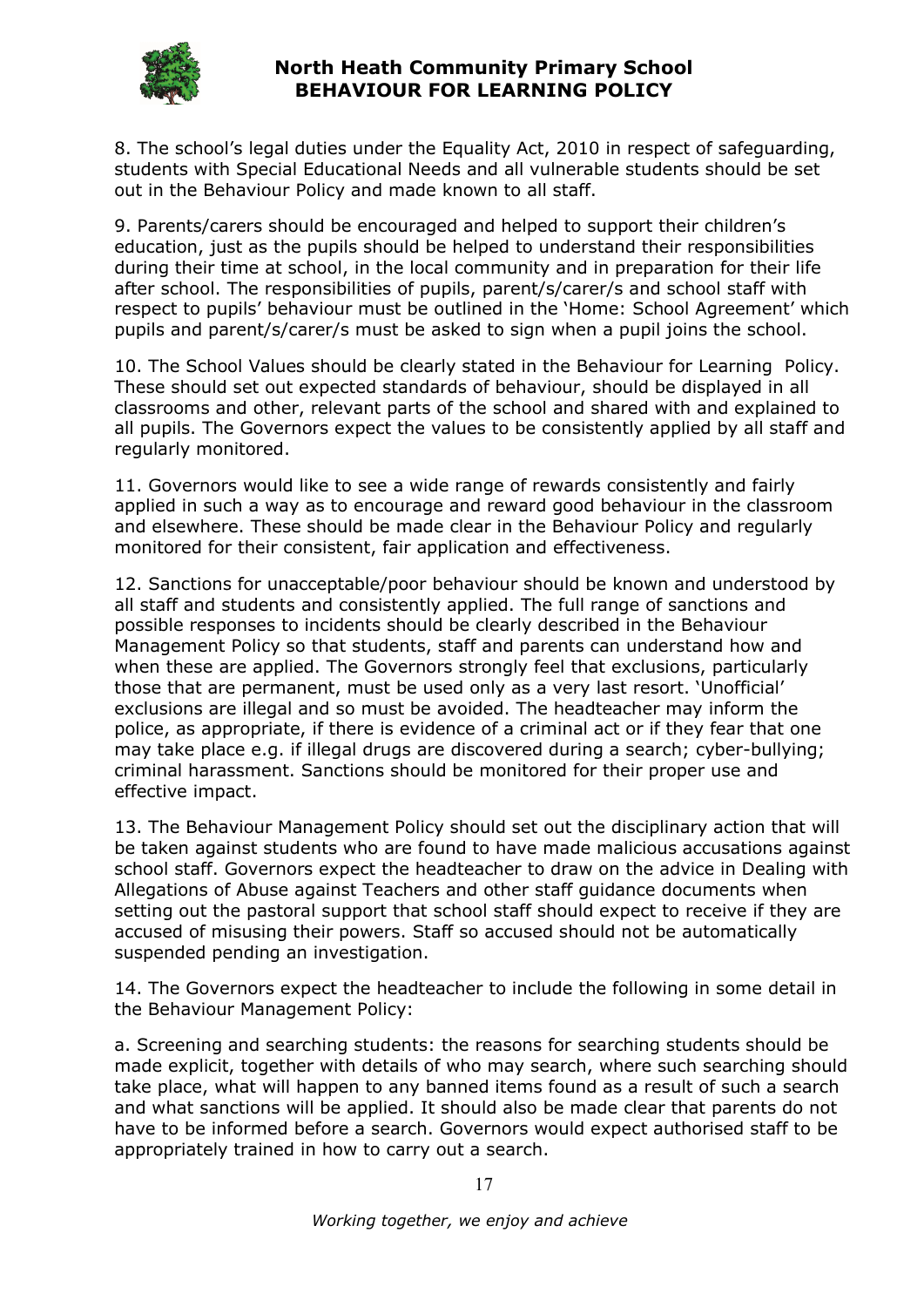

North Heath follows the DfE Guidance, which can be found at:

https://www.gov.uk/government/uploads/system/uploads/attachment\_data/file/279 245/searching screening confiscation advice feb14.pdf

b. The power to use reasonable force or make other physical contact: the situations in which reasonable force may be used (including removing disruptive students from classrooms, or preventing them from leaving) should be stated. A definition of 'reasonable force' should be included, which should also explain how and when students may be restrained. Governors would expect staff to be trained in the use of reasonable force and restraint where necessary.

North Heath follows the DfE Guidance, which can be found at:

https://www.gov.uk/government/uploads/system/uploads/attachment\_data/file/268 771/use\_of\_reasonable\_force\_advice for headteachers staff and governing bodies - final july 2013 001.pdf

c. The power to discipline outside the school gates:

Disciplining beyond the school gates covers the school's response to all non-criminal bad behaviour and bullying that occurs anywhere off the school premises. The Governors must be satisfied, in all situations arising, that the measures proposed by the head teacher are lawful and that staff and students know that sanctions can be applied in these circumstances.

North Heath follows the DfE Guidance, which can be found at:

https://www.gov.uk/government/uploads/system/uploads/attachment\_data/file/277 894/Behaviour and Discipline in Schools a quide for headteachers and school staff.pdf

d. Review

This Statement of Principles will be reviewed every 2 years, or as necessary. The school Behaviour for Learning Policy will be reviewed and shared with the Governors annually.

This statement of principle was agreed by:

The Quality and Standards subcommittee on Thursday 5 June 2014

The Full Governing Body on Thursday 26 June 2014

Reviewed in line with policy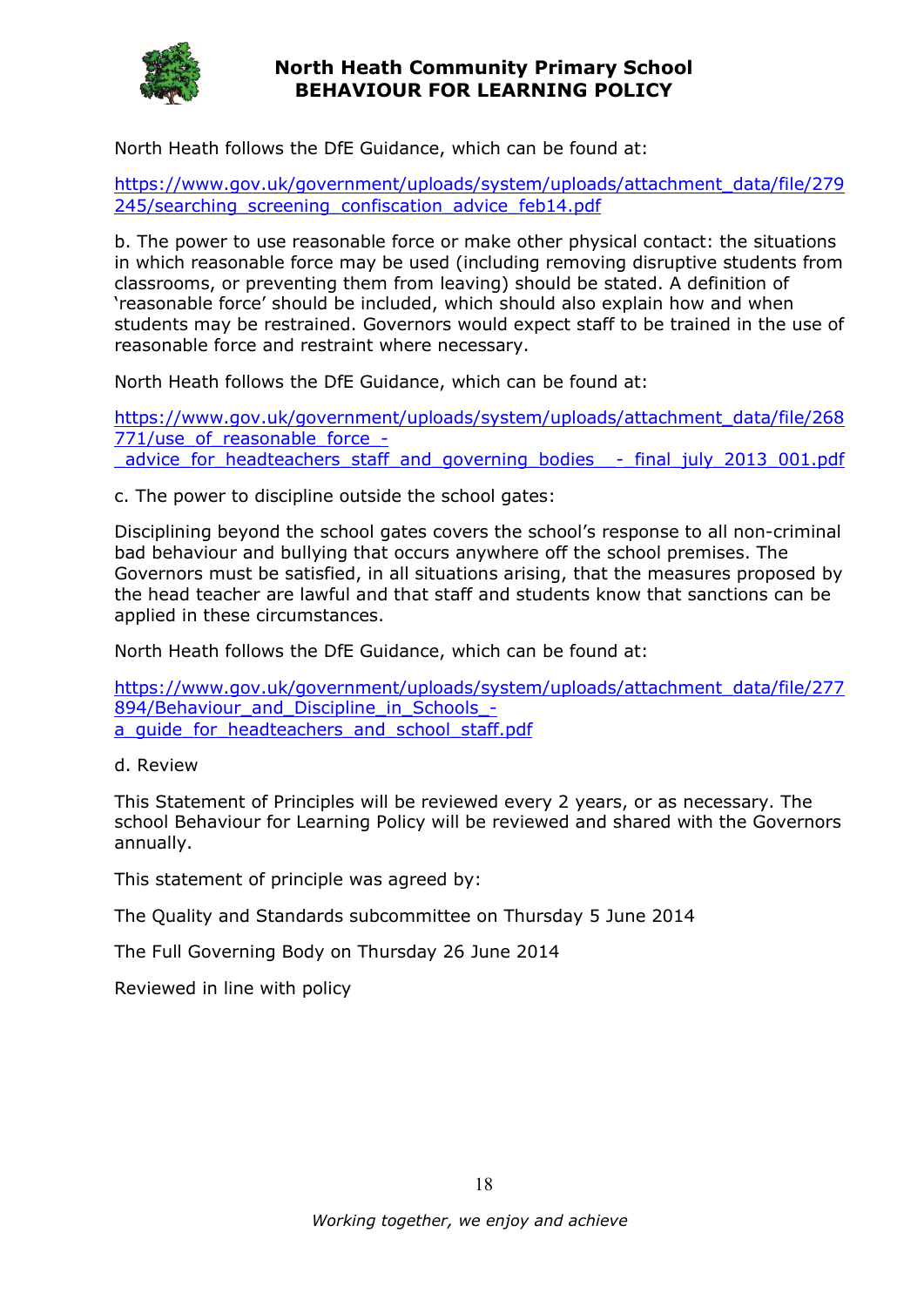

## Appendix 5: Personnel Roles for Managing Behaviour

# The role of governors

The governing body supports the Headteacher in all attempts to eliminate bullying and inappropriate behaviour from our school. This policy statement makes it very clear that the governing body does not tolerate bullying or inappropriate behaviour in our school and that any incidents that do occur are taken very seriously by the school and are dealt with appropriately.

The governing body reviews the effectiveness of the school policy.

## The role of the Headteacher

It is the responsibility of the Headteacher to implement the school behaviour management policy and strategies and to ensure that all staff (both teaching and non-teaching) are aware of the school policy and know how to deal with incidents of antisocial behaviour. The Headteacher reports to the governing body about the effectiveness of the policy.

The Headteacher and staff ensure that all children know that antisocial behaviour is wrong and unacceptable. The Headteacher draws the attention of children to this fact at suitable moments. For example, if an incident occurs, the Headteacher may decide to use assembly as a forum in which to discuss with other children why this behaviour was wrong, and why a sanction is used.

The Headteacher ensures that all staff receive sufficient training to be equipped to deal with unacceptable behaviour and incidents of bullying.

The Headteacher sets the school climate of mutual support and praise for success, so making poor behaviour less likely. When children feel they are important and belong to a friendly and welcoming school, bullying and other forms of antisocial behaviour is far less likely.

It is the Headteacher's decision alone to exclude a pupil from school in which case the proper exclusion procedures are followed (as per County Guidelines)

## The role of the teacher

Teachers in our school take antisocial behaviour seriously, and intervene to prevent incidents from taking place. They keep their own records of incidents that happen in their class where appropriate. They take an active role in the making and review of policies and share responsibility for their implementation.

If teachers witness an act of antisocial behaviour including bullying, they do all they can to support the child. The teacher informs the child's parents as appropriate and may seek the support of the Head or SMT, depending on the seriousness of the issue (see anti-bullying policy).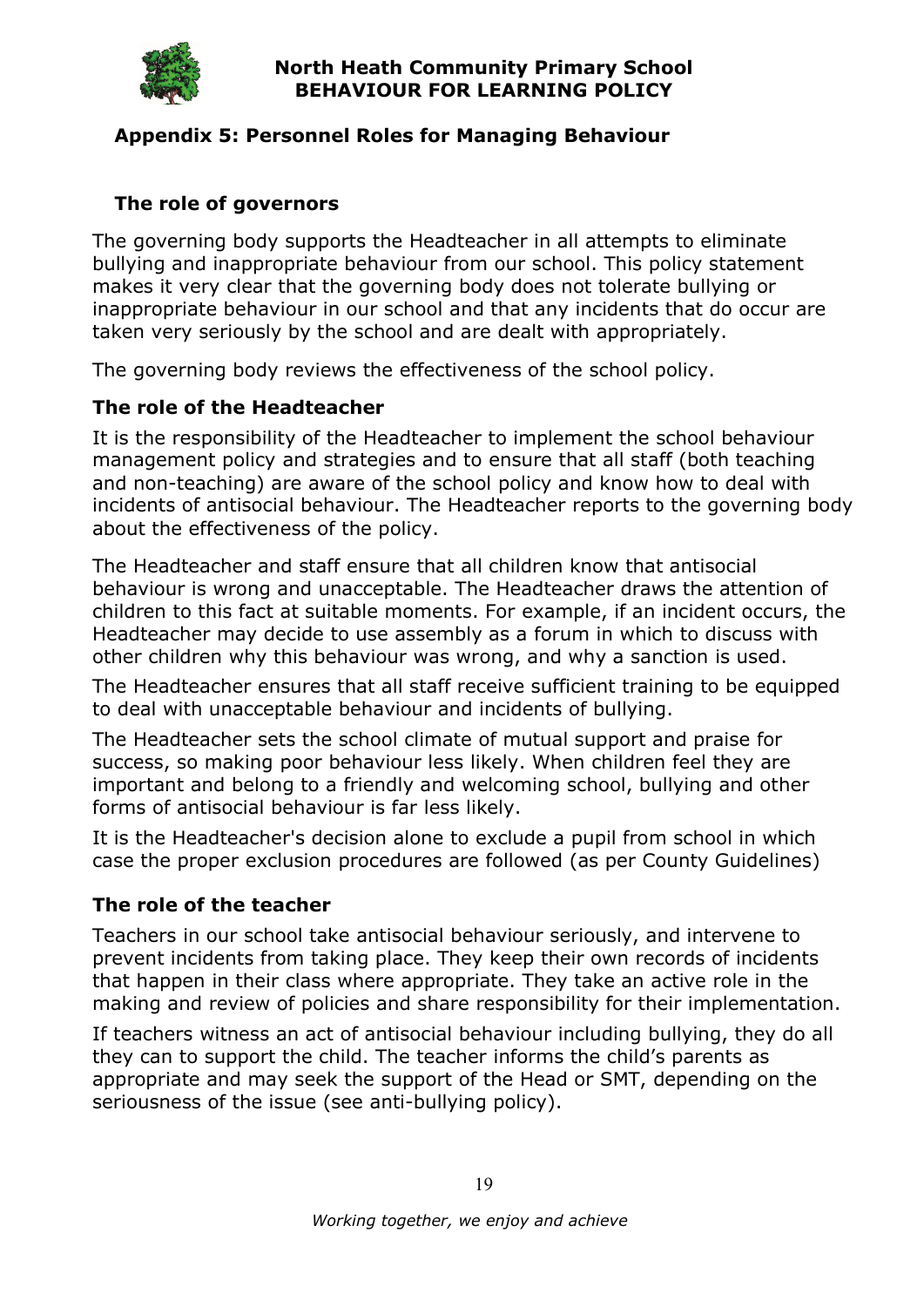

If, as teachers, we become aware of any antisocial behaviour taking place between members of a class, we endeavour to deal with the issue immediately. This may involve talking through strategies and support for the victim and punishment for the perpetrator. We spend time talking to the pupil/s, we explain why the action of the perpetrator was wrong, and we endeavour to help the pupil change their behaviour in future. If a pupil is repeatedly involved in antisocial behaviour towards other children, we inform the Headteacher and the special needs co-ordinator. We then invite the pupil's parents into the school to discuss the situation. In more extreme cases, for example where these initial discussions have proven ineffective, the headteacher may contact external support agencies such as the inclusion support team and social services.

Teachers attempt to support all pupils in their class and to establish a climate of trust and respect for all. By praising, rewarding and celebrating the success of all pupils, we aim to prevent incidents.

## The role of parents

Parents, who are concerned that their child might be being bullied, or who suspect that their child may be the perpetrator of bullying, should contact their child's class teacher. Parents have a responsibility to support the school's behaviour management policy and to actively encourage their child to be a positive member of the school. Parents are to ensure that their child gets to school on time. Parents sign up to the Home/School agreement and we facilitate Positive Parenting workshops where/when possible/available.

# The role of the pupil

Pupils follow the aims and rules of the school and tell the truth.

Pupils develop a sense of responsibility for themselves and others through duties such as library, assembly and corridor monitors.

Pupils contribute to and are expected to follow their class rules and should expect reference to it when appropriate by the teacher Pupils sign up to the Home/School agreement.

## Reference

Part 4 of the E&I guidance offers a view on the kinds of expectations which the school, pupils and parents might reasonably have of one another, and sets out respective 'rights' and 'responsibilities' in chart form.

The guidance document can be viewed/downloaded in full or part at: http://www.teachernet.gov.uk/wholeschool/behaviour/schooldisciplinepupilbeha viourpolicies/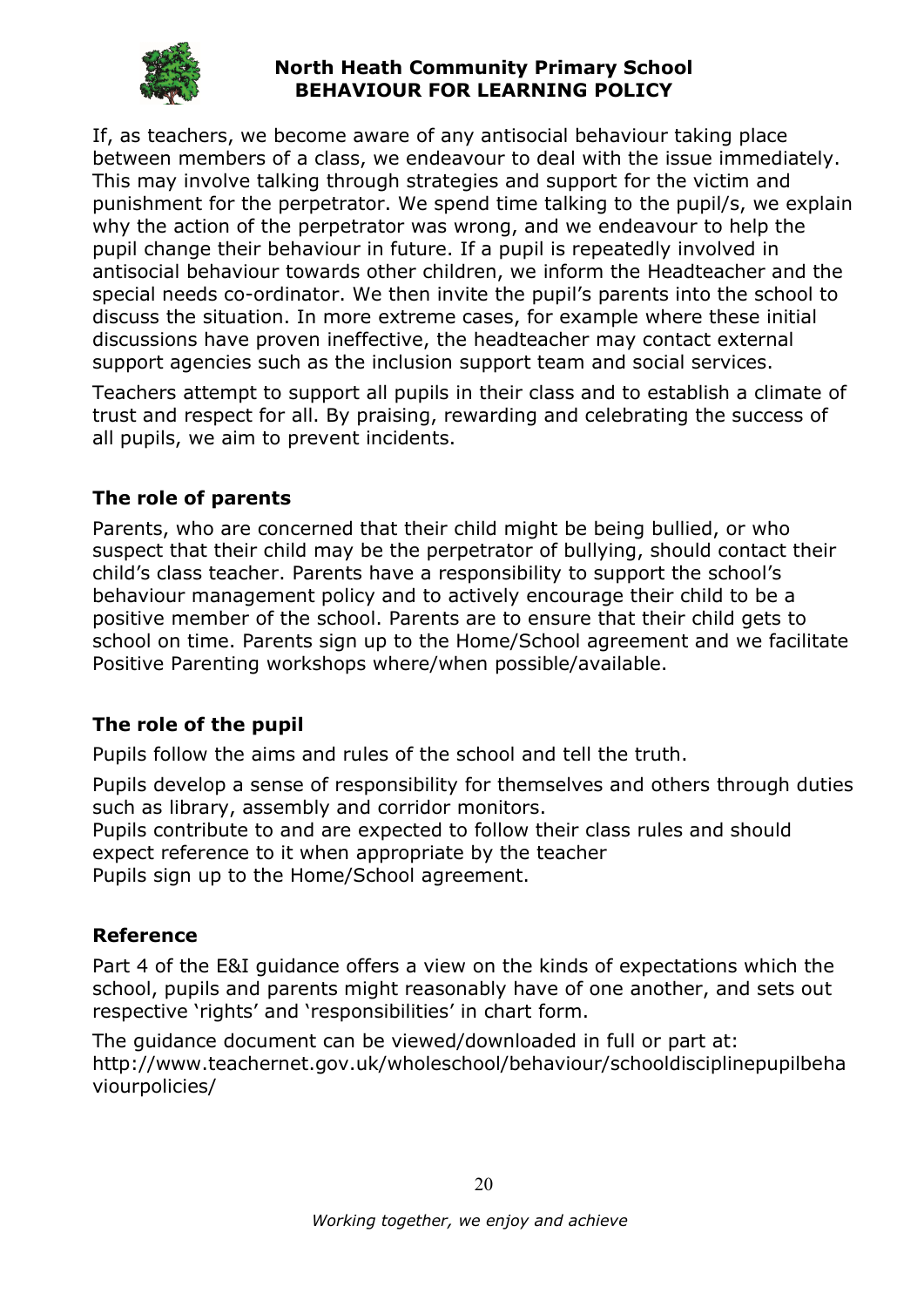

#### APPENDIX 6: Power of Members of Staff to Search School Pupils for Weapons

The following is the exact wording of the law in The Violent Crime Reduction Act 2006 for the benefit of headteachers and others regarding the new power to search pupils for weapons without their consent.

45 Power of members of staff to search school pupils for weapons After section 550A of the Education Act 1996 (c. 56) insert-

"550AA Power of members of staff to search pupils for weapons (1) A member of the staff of a school who has reasonable grounds for suspecting that a pupil at the school may have with him or in his possessions-

(a) an article to which section 139 of the Criminal Justice Act 1988 applies (knives and blades etc.), or

(b) an offensive weapon (within the meaning of the Prevention of Crime Act 1953),

may search that pupil or his possessions for such articles and weapons.

(2) A search under this section may be carried out only where-

(a) the member of the staff and the pupil are on the premises of the school; or (b) they are elsewhere and the member of the staff has lawful control or charge of the pupil.

(3) A person may carry out a search under this section only if-

(a) he is the head teacher of the school; or

(b) he has been authorised by the head teacher to carry out the search. (4) Nothing in any enactment, instrument or agreement shall be construed as authorising a head teacher of a school to require a person other than a member of the security staff of the school to carry out a search under this section.

(5) A person who carries out a search of a pupil under this section-

(a) may not require the pupil to remove any clothing other than outer clothing;

(b) must be of the same sex as the pupil; and

(c) may carry out the search only in the presence of another member of the staff who is also of the same sex as the pupil.

(6) A pupil's possessions may not be searched under this section except in his presence and in the presence of another member of the staff.

(7) If, in the course of a search under this section, the person carrying out the search finds-

(a) anything which he has reasonable grounds for suspecting falls within subsection  $(1)(a)$  or  $(b)$ , or

(b) any other thing which he has reasonable grounds for suspecting is evidence in relation to an offence,

he may seize and retain it.

(8) A person who exercises a power under this section may use such force as is reasonable in the circumstances for exercising that power.

(9) A person who seizes anything under subsection (7) must deliver it to a police constable as soon as reasonably practicable.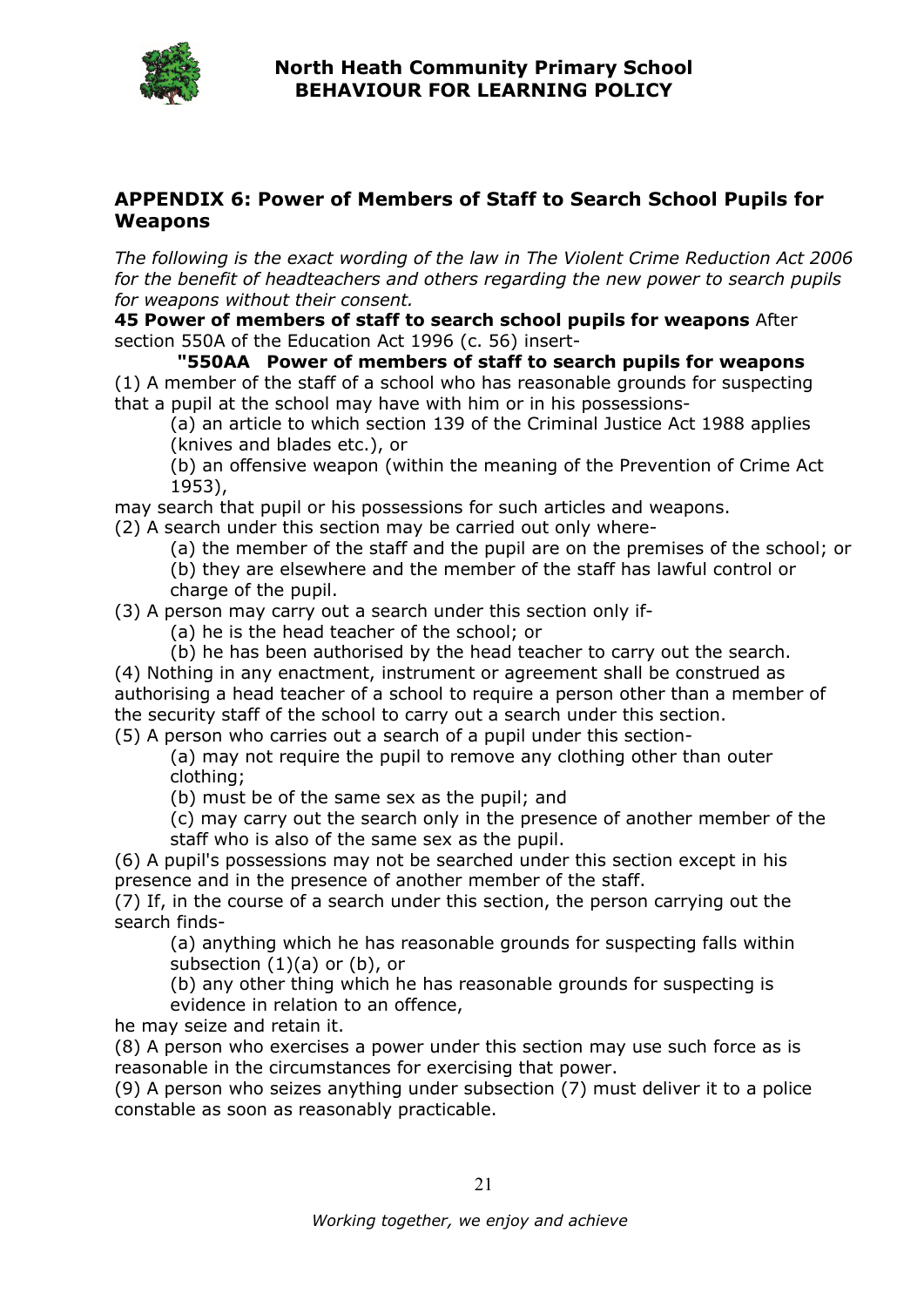

(10) The Police (Property) Act 1897 (disposal of property in the possession of the police) shall apply to property which has come into the possession of a police constable under this section as it applies to property which has come into the possession of the police in the circumstances mentioned in that Act.

(11) An authorisation for the purposes of subsection (3)(b) may be given either in relation to a particular search or generally in relation to searches under this section or to a particular description of such searches.

(12) In this section-

'member of the staff', in relation to a school, means-

(a) any teacher who works at the school; and

(b) any other person who, with the authority of the head teacher, has lawful control or charge of pupils for whom education is being provided at the school;

'member of the security staff' means a member of the staff whose work at the school consists wholly or mainly of security-related activities;

'outer clothing' means-

(a) any item of clothing that is being worn otherwise than wholly next to the skin or immediately over a garment being worn as underwear; or

(b) a hat, shoes, boots, gloves or a scarf;

'possessions', in relation to a pupil of a school, includes any goods over which he has or appears to have control.

(13) The powers conferred by this section are in addition to any powers exercisable by the member of the staff in question apart from this section and are not to be construed as restricting such powers."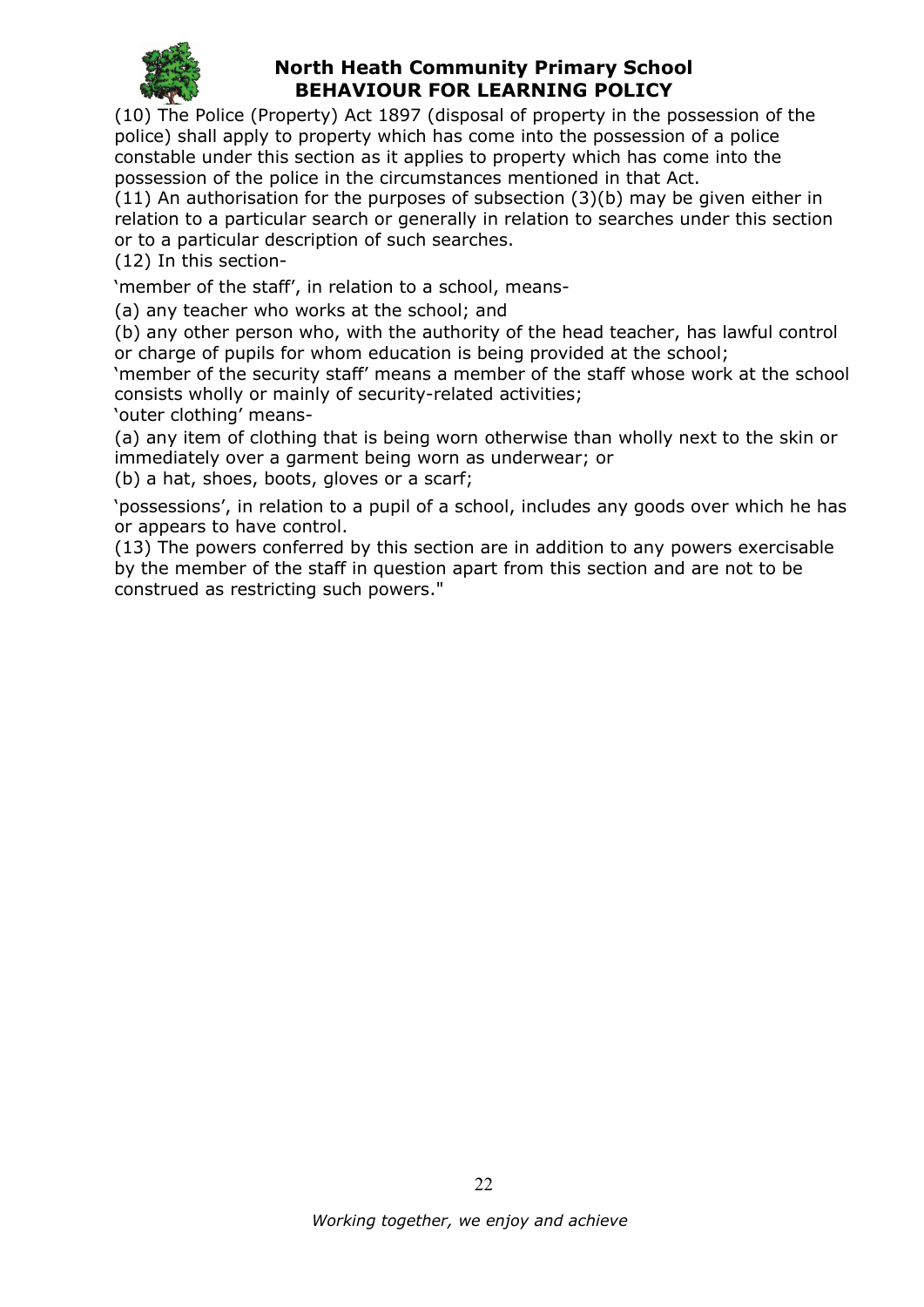

## Appendix 7: Code of Safe Conduct

# Code of Safe Conduct

It is essential that we acknowledge that the vast majority of volunteers behave appropriately whilst working with our pupils, however, expected conduct of adults working in or for a school is sometimes different to that which applies whilst caring for our own children. Conduct is also governed by certain laws and government guidance (e.g. smacking children). Furthermore, staff and volunteers sometimes express uncertainty as to what is and is not acceptable and ask for guidance regarding those behaviours which, whilst most probably innocent, may be considered illegal, improper or could be misconstrued by another person.

The following, therefore, gives a guide to appropriate conduct whilst working in or on behalf of the school (e.g. residential visits, out of school activities). Adherence to this code will ensure that **both children and adults are safe**, including protection from the possibility of allegations being made against them.

You must:

- adhere to the schools Child Protection, Behaviour, Physical Intervention, Photography and Video, Health and Safety and Intimate Care Policies.
- behave in a mature, respectful, safe, fair and considered manner.
- provide a good example and a 'positive role model' to pupils.
- not behave in a way that could lead a reasonable observer to question your conduct, intentions or suitability to care for other people's children.
- observe people's rights to confidentiality (unless you need to report something to the headteacher e.g. child protection concerns).
- not touch children in a manner which is gratuitous or would be considered sexual, threatening or intimidating.
- treat all children equally, never build 'special' relationships with individual children or confer favour on particular children.
- not discriminate favourably or unfavourably towards any child.
- not make arrangements to contact, communicate or meet children outside of your work, unless there are special circumstances agreed with by the Head.
- not develop 'personal' or sexual relationships with children.
- Not push, hit, kick, punch, slap, throw missiles at or smack a child or threaten to do so.
- not be sarcastic, make remarks or 'jokes' to children of a personal, sexual, racist, discriminatory, intimidating or otherwise offensive nature.
- not embarrass or humiliate children.
- not give or receive (other than 'token') gifts unless arranged through school e.g. donating outgrown PE Kit, football boots, uniform.
- not allow, encourage or condone children to act in an illegal, improper or unsafe manner e.g. smoking, drinking alcohol.
- not behave in an illegal or unsafe manner e.g. exceed the speed limit, be under the influence of drugs or alcohol, drive a vehicle which is unroadworthy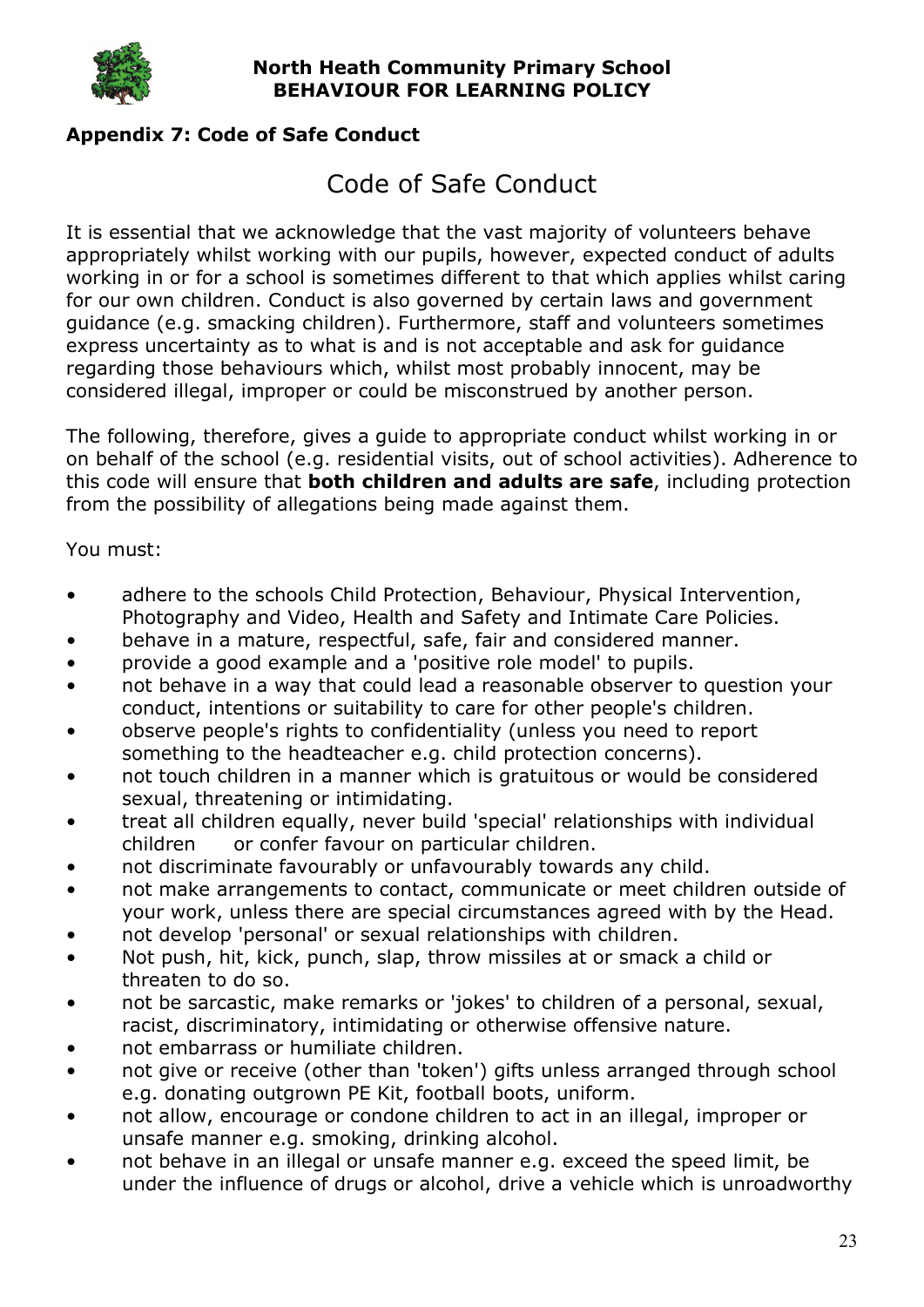

or otherwise unsafe or not properly insured, use a mobile phone, fail to use seat belts or drive safely whilst transporting children.

- never undertake any work with children when you are not in a fit and proper state to do so e.g. under the influence of medication which induces drowsiness, have a medical condition which dictates that you should not be caring for children
- avoid the use of a mobile telephone

## avoid posting comments on social media about school and its staff

Report to the headteacher:

- $\triangleright$  any behaviour or situation which may give rise to complaint, misunderstanding or misinterpretation
- $\geq$  any difficulties you experience e.g. coping with an unruly child, situations you anticipate you may not be sufficiently qualified, trained or skilled to deal with or handle well
- $\triangleright$  any behaviours of another person working for the school, which gives you, cause for concern. (You will be protected by our 'whistle blowing policy' in these circumstances)
- $\triangleright$  any extremist behaviour/language or views

| (full name) have read the school's                                                 |
|------------------------------------------------------------------------------------|
| information for volunteers and agree to abide by the Code of Safe Conduct therein. |

Signed: etc. Date:  $\Box$ 

Many thanks for your support of the school and its arrangements for the safety and care of children and adults in our school community.

M J Gildea Headteacher